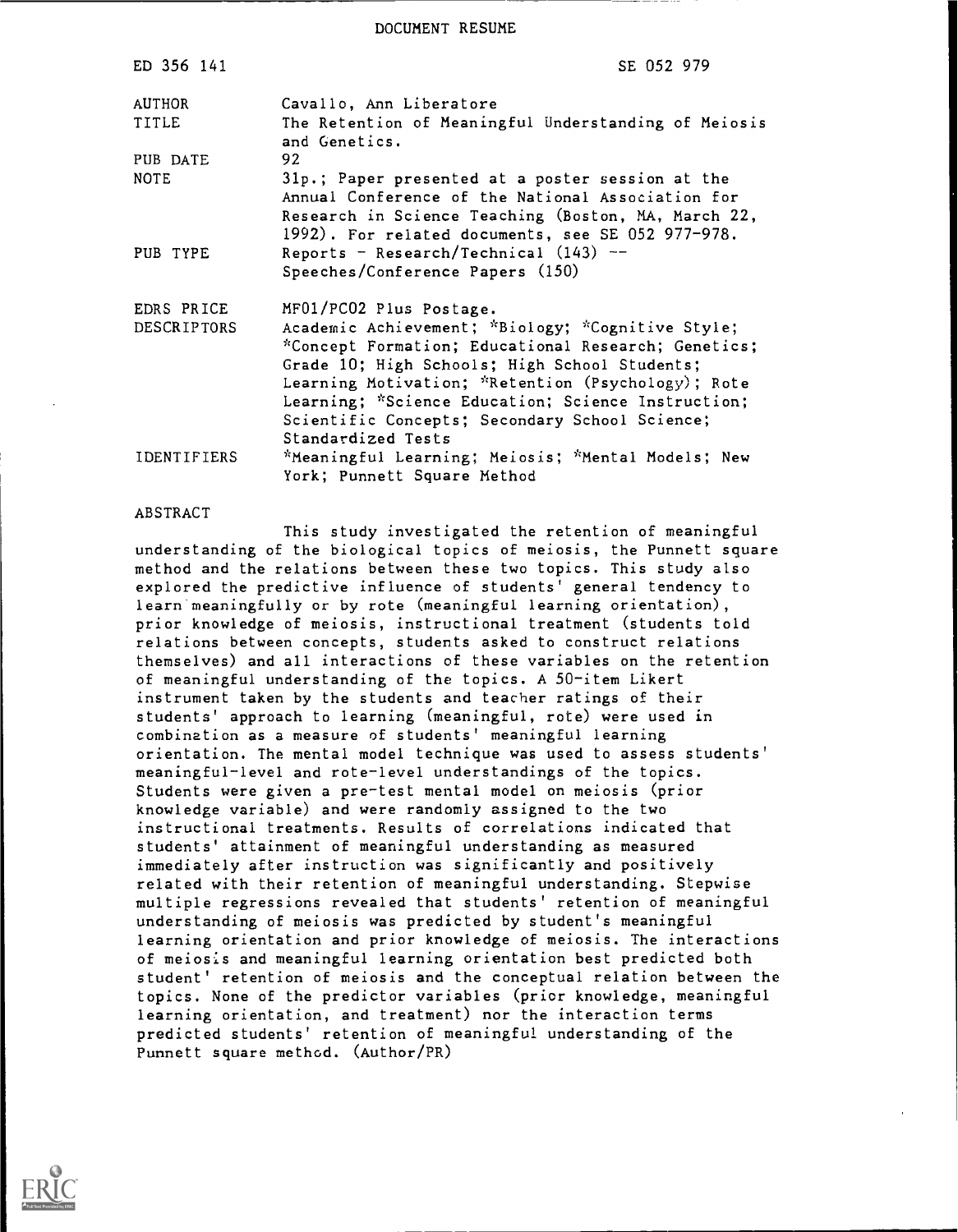$\mathbf{t}$ 

 $\mathbf{r}$ 

# THE RETENTION OF MEANINGFUL UNDERSTANDING

## OF MEIOSIS AND GENETICS

ANN LIBERATORE CAVALLO SCIENCE EDUCATION CENTER THE UNIVERSITY OF OKLAHOMA NORMAN, OKLAHOMA 73019

U.S DEPARTMENT OF EDUCATION Office of Educational Research and Improvement EDUCATIONAL RESOURCES INFORMATION CENTER IERICI

- :XTnis document has been reproduced as received Iron, the person or organization originating it
- Minor changes have been made to improve reproduction duality
- Points of view or opinions stated in this docu<br>ment :do: not :necessarily :represent: official<br>OERI position or policy

PERMISSION TO REPRODUCE THIS MATERIAL HAS BEEN GRANTED BY

Ann Liberatore Cavallo

TO THE EDUCATIONAL RESOURCES INFORMATION CENTER (ERIC)."

BEST CONTRACTOR

Paper presented at a poster session at the Annual Conference of the National Association for Research in Science Teaching, Boston, MA, March 22, 1992.

 $\tilde{z}$ 

 $\cup$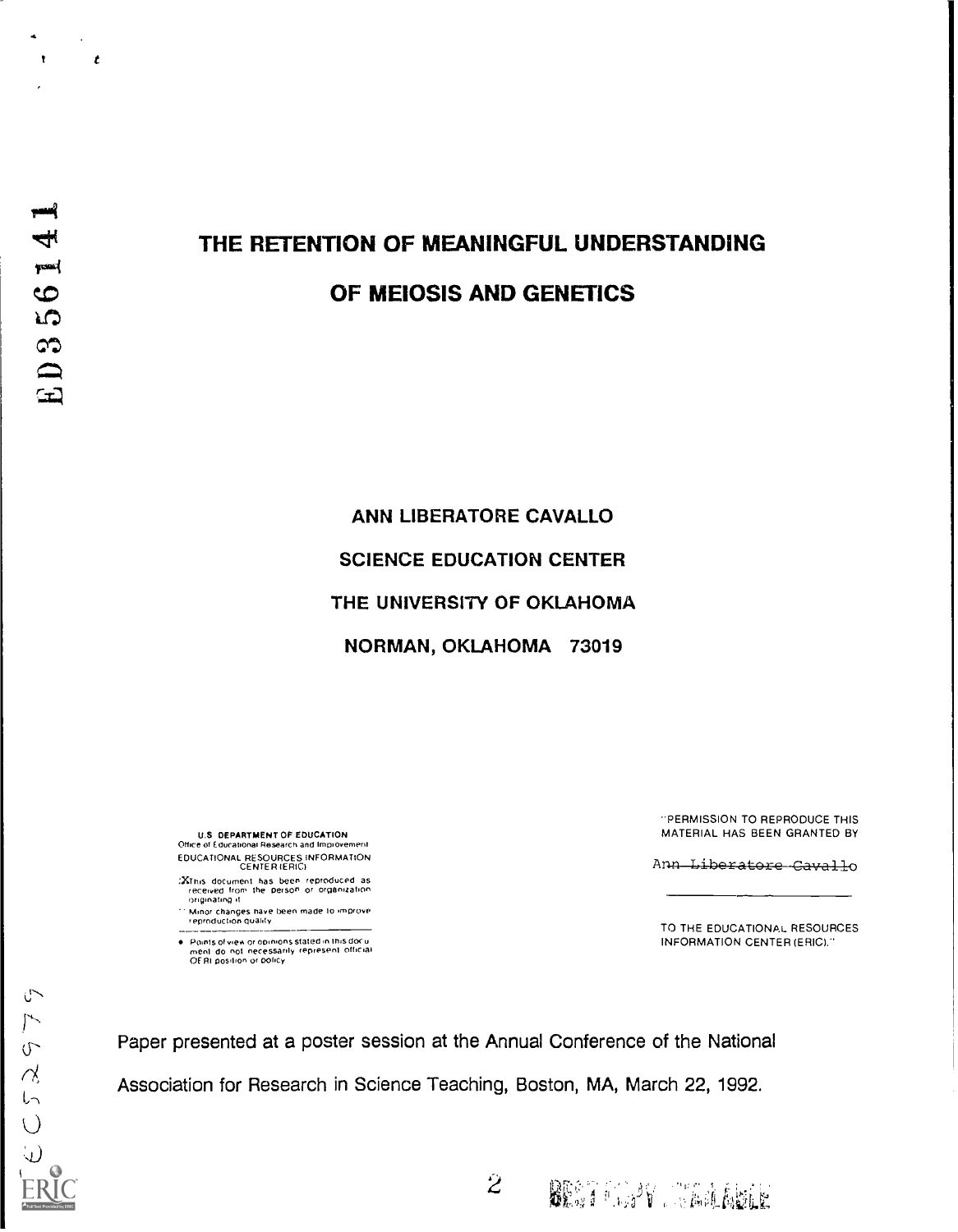## ( THE RETENTION OF MEANINGFUL UNDERSTANDING OF MEIOSIS AND GENETICS

Ann L. Cavallo Assistant Professor Science Education Center The University of Oklahoma Norman, Oklahoma 73019

## ABSTRACT

This study investigated the retention of meaningful understanding of the biological topics of meiosis, the Punnett square method and the relations between these two topics. This study also explored the predictive influence of students' general tendency to learn meaningfully or by rote (meaningful learning orientation), prior knowledge of meiosis, instructional treatment (students told relations between concepts, students asked to construct relations themselves) and all interactions of these variables on the retention of meaningful understanding of the topics. A 50-item Likert instrument taken by the students and teacher ratings of their students' approach to learning (meaningful, rote) were used in combination as a measure of students' meaningful learning orientation. The mental model technique (Cavallo, 1991; Mosenthal & Kirsch, 1991) was used to assess students' meaningful-level and rotelevel understandings of the topics. Students were given a pre-test mental model on meiosis (prior knowledge variable) and were randomly assigned to the two instructional treatments. Immediately following the instructional treatments, students were given a mental model test on meiosis, the Punnett square method and on the procedural and conceptual relations between these two topics. After four weeks, the students were again given the mental model tests. Results of correlations indicated

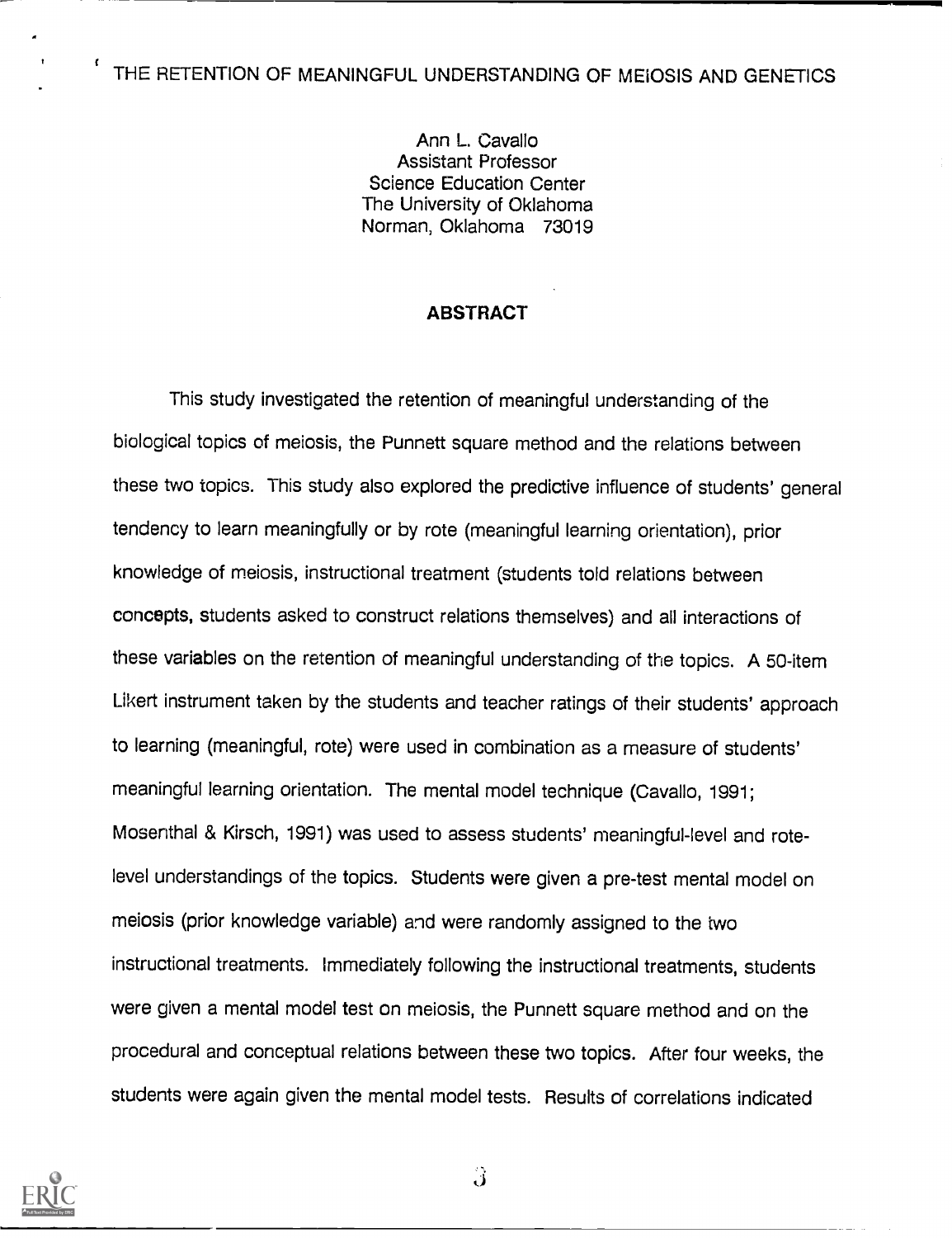that students' attainment of meaningful understanding as measured immediately after instruction was significantly and positively related with their retention of meaningful understanding. Stepwise multiple regressions revealed that students' retention of meaningful understanding of meiosis was predicted by students' meaningful learning orientation and prior knowledge of meiosis. Students' meaningful retention of the conceptual and procedural relations between the two topics was best predicted only by their prior knowledge of meiosis. The interaction of meiosis and meaningful learning orientation best predicted both students' retention of meiosis and the conceptual relation between the topics. None of the predictor variables (prior knowledge, meaningful learning orientation, treatment) nor the interaction terms predicted students' retention of meaningful understanding of the Punnett square method.

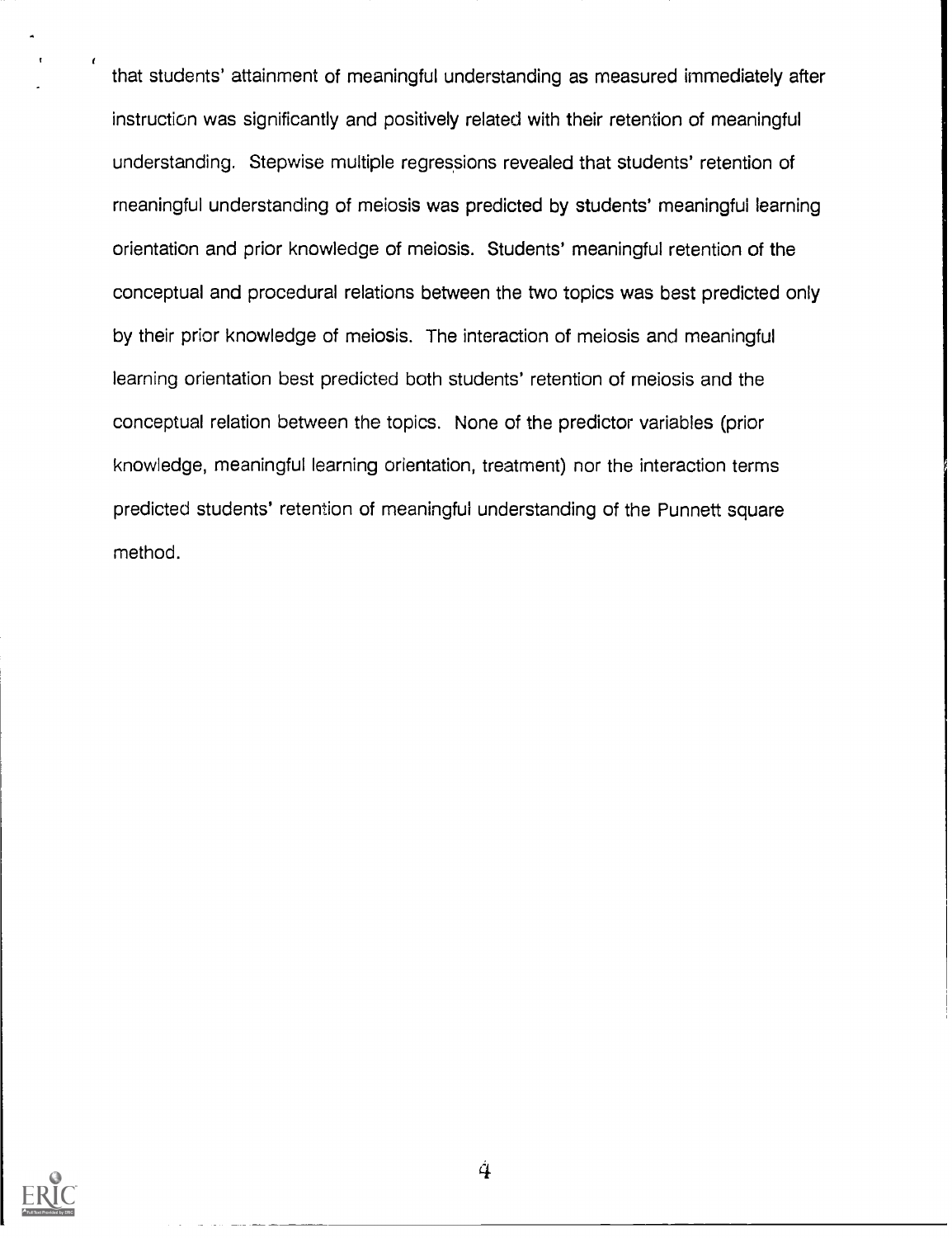The Retention of Meaningful Understanding of Meiosis and Genetics

#### INTRODUCTION

A valued outcome of student learning in science is the formulation of sound conceptual knowledge about the world and the way it works. To accomplish this goal, learning science should involve the construction of knowledge and allow students to create new ideas from what is already known. Learning should not only be concerned with knowing information about science, but should involve the formulation of relations among the conceptual and theoretical knowledge of science (Driver & Erickson, 1983). Ausubel (1963, 1968) describes the formulation of relationships between theoretical concepts in making sense of the world as "meaningful learning."

Meaningful learning is a constructive process in which the learner strives to build an understanding of the information and observations which make up the "body of knowledge" of science (Pines & West, 1986). In meaningful learning, new concepts are most often "subsumed" by existing concepts and organized in a hierarchical framework (Ausubel, 1963). The hierarchical relationships individuals make between concepts often result in the formulation of sound understandings and enable learners to apply meaningfully learned concepts to new situations or problems (Ausubel, Novak, & Hanesian, 1978). Furthermore, students that learn concepts meaningfully are thought to retain their network of understanding over a period of time (Bodolus, 1986; Cliburn, 1988; Pankratius, 1987).

In contrast with meaningful learning is rote learning, in which new knowledge may be attained by verbatim memorization and incorporated into a person's



 $\ddot{5}$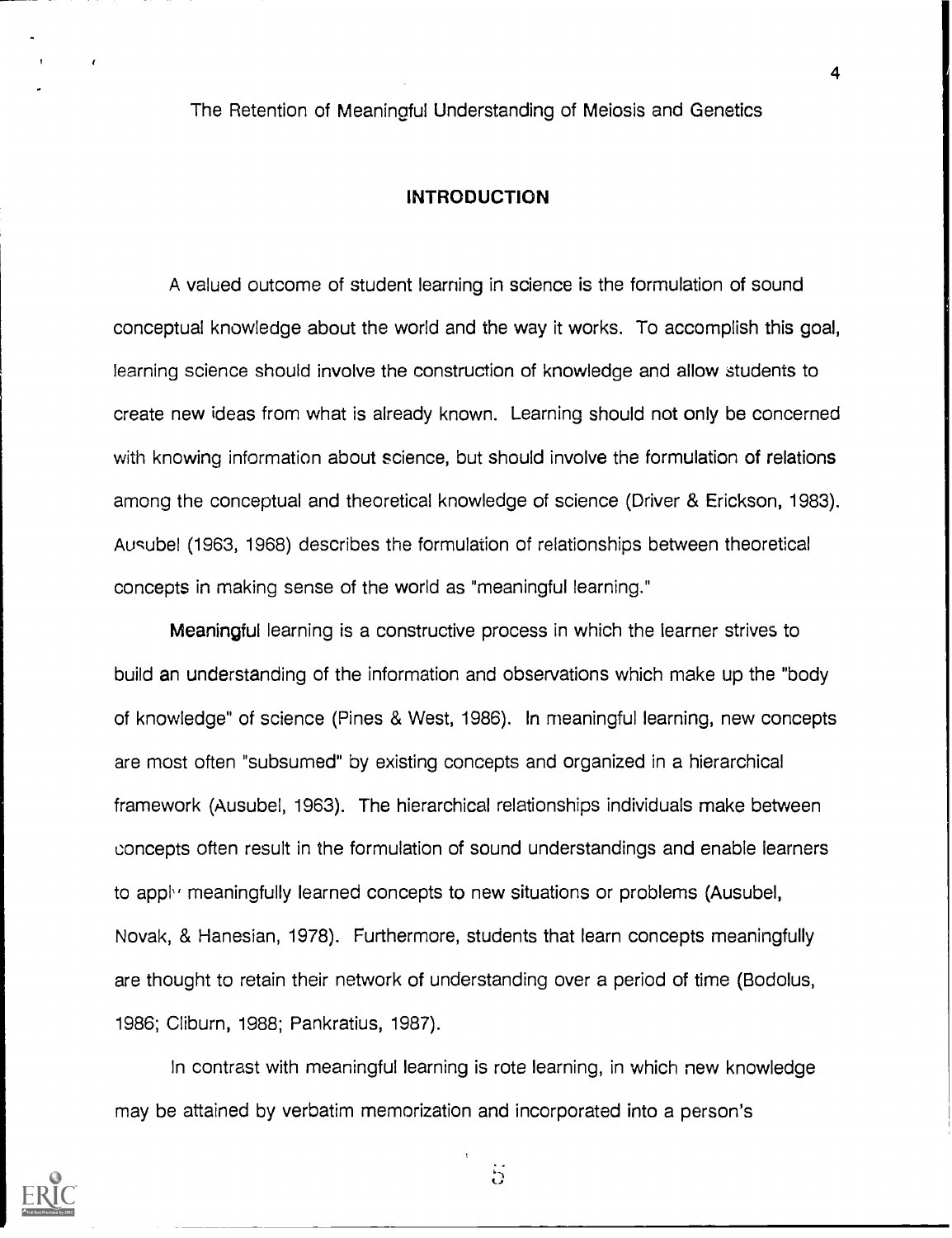knowledge structure without connecting it to information or frameworks previously acquired (Ausubel, 1963; Baird, 1986; Novak, 1988). Concepts learned by rote are not "subsumed" and do not fit within one's conceptual structure in any sensible way. Thus, a conceptual framework of understanding is not developed and therefore does not serve as the basis for new understanding. Since rote learners are said to formulate weak cognitive frameworks or none at all, they are thought not to retain information learned over time (Novak, 1988).

The meaningful and/or rote learning of meiosis and the relationship of meiosis with genetics has warranted particular interest in science education (Browning, 1988; Cho, Kahle & Nordland, 1985; Kinnear, 1983; Stewart, 1982, 1983; Stewart & Dale, 1989). Research in this area has shown that students are able to use Punnett square diagrams to solve genetics problems successfully, but with little or no understanding of how the use of this tool relates with meiosis and fertilization of gametes (Cho, Kahle, & Nordland, 1985; Kinnear, 1983; Stewart, 1982, 1983). One important indication of the prior research was that some students do tend to learn meiosis and the Punnett square method by forming relationships between concepts, but others tend to learn these concepts by rote (Stewart & Dale, 1989).

Previous reports of the current study explored factors which may help explain why some students attain meaningful understandings of these biological concepts whereas others attain only rote-level understandings (Cavallo, 1991; Cavallo & Schafer, in preparation). The earlier study used a technique called "mental modeling" (Mosenthal & Kirsch, 1991; Mosenthal & Kirsch, in press) to measure students' rotelevel and meaningful-level understandings of meiosis, the Punnett square method and the relationship between these topics (see Cavallo, 1991). The major findings were



 $\epsilon$ 

 $\ddot{\mathbf{0}}$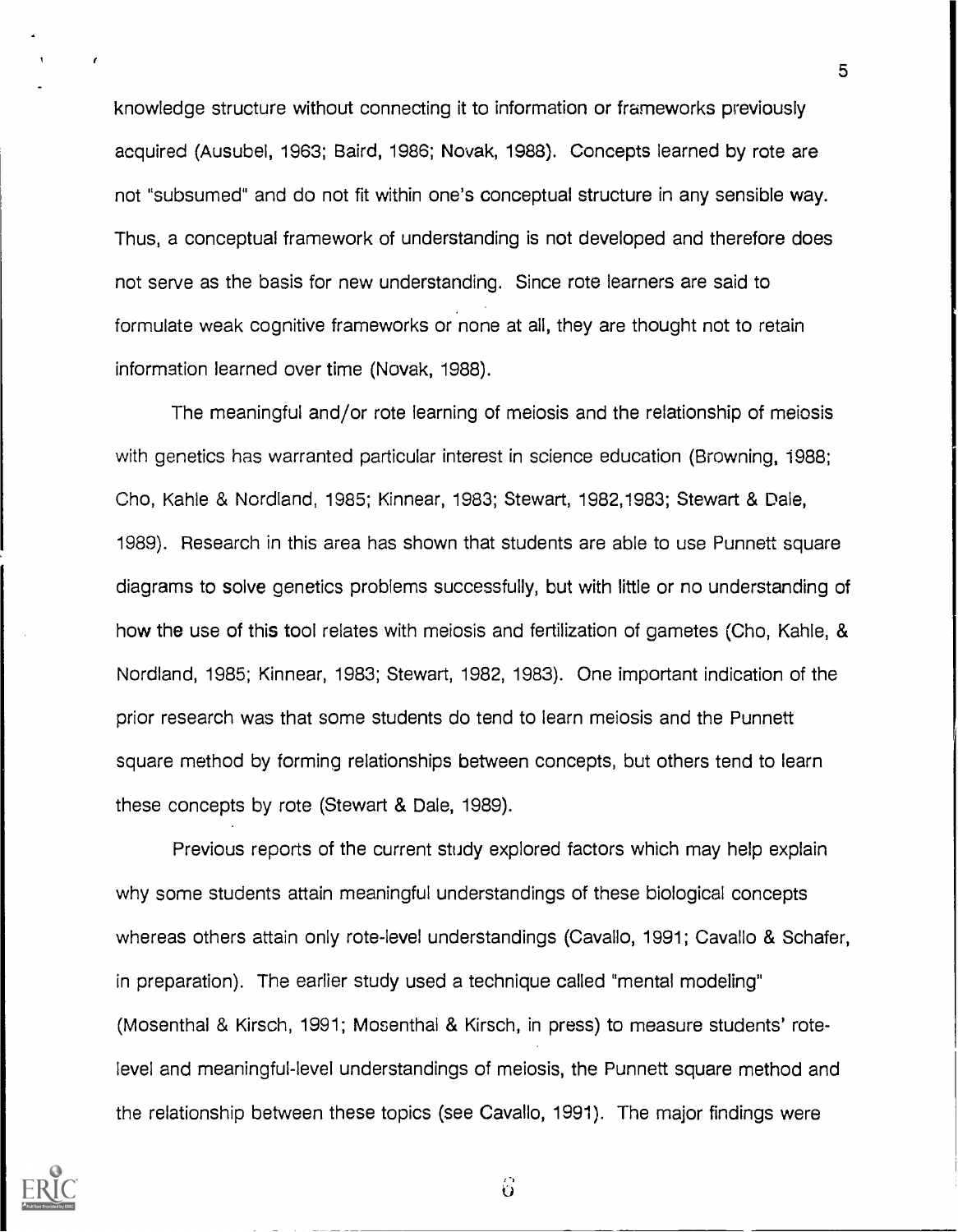that students generally tended to learn concepts meaningfully or by rote (meaningful learning orientation) (Donn, 1989; Entwistle & Ramsden, 1983), and this tendency was positively related with the level of meaningful understanding they attained (Cavallo, 1991). Prior knowledge of meiosis was also found to be related with students' attainment of meaningful understanding of meiosis and of genetics topics (Cavallo, 1991), which was similar to findings of a study by Stewart and Dale (1989). Two instructional treatments, one based on Ausubel's (1963) reception learning model (students told relationships between meiosis and genetics concepts) and one based on Osborne & Wittrock's (1985) generative learning model (students asked to construct relationships themselves), were found not to be significant factors in students' attainment of meaningful understanding (Cavallo, 1991).

The current research is an extension of the previous research by Cavallo (1991) and primarily focussed on exploring the extent to which students retained meaningful understandings of meiosis, the use of the Punnett square method in genetics, and the procedural and conceptual relations between these topics over time. This research also investigated factors (meaningful learning orientation, prior knowledge, instructional treatment) which may be related with the retention of meaningful understanding of these biological concepts. The purposes of this study were as follows:

1. To determine the relationship between the level of meaningful understanding acquired immediately after instruction and the level of meaningful understanding retained after four weeks on the biological topics of meiosis, the Punnett square method and the relations between these topics.

Ż

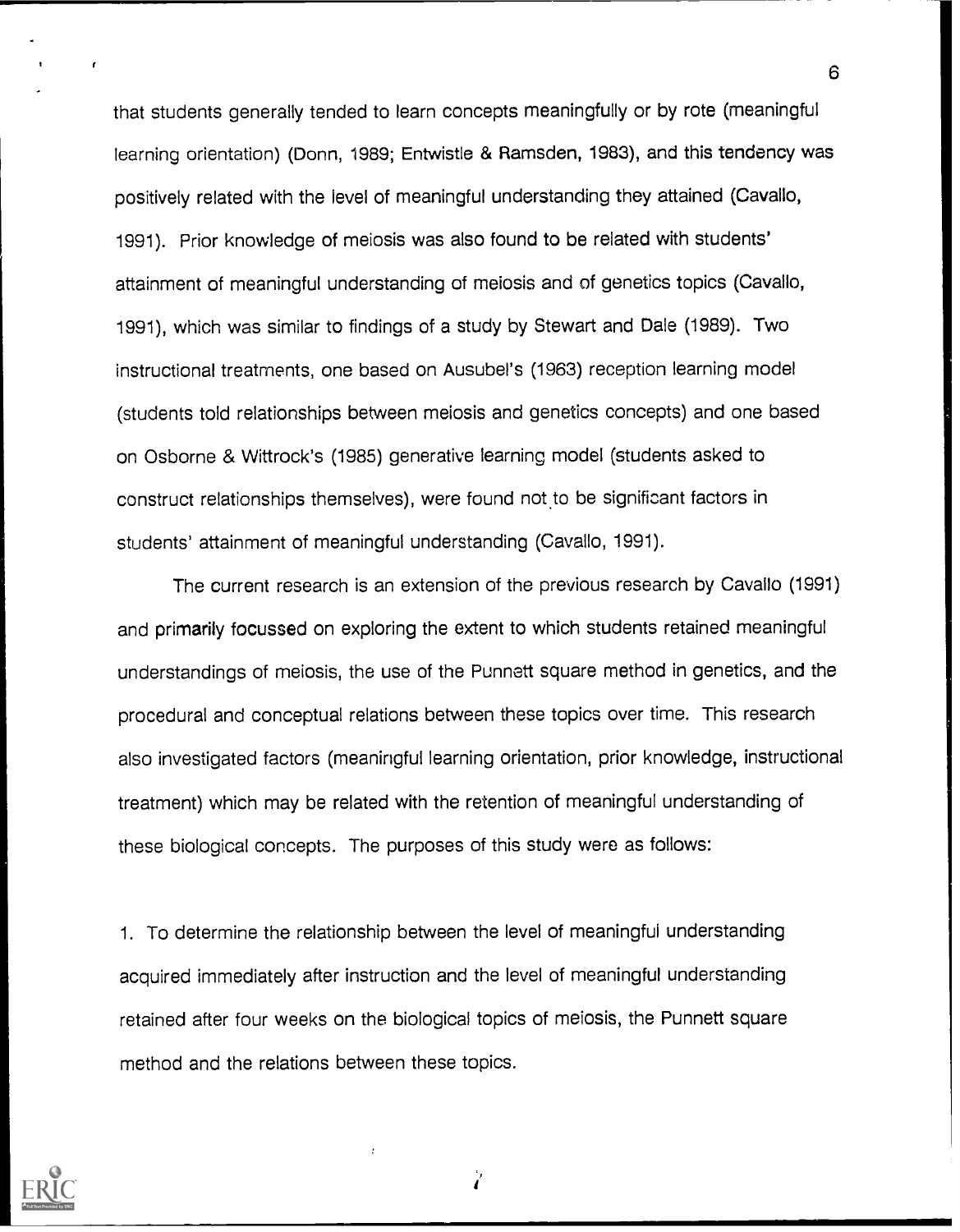2. To explore the relationship of students' meaningful learning orientation, prior knowledge of meiosis, and instructional treatment (students told relationships, students asked to construct relationships themselves) with retention of meaningful understanding of meiosis, the Punnett square method and the relations between these topics.

3. To investigate the relative predictive influence of students' meaningful learninc orientation, prior knowledge, instructional treatment and all interactions of these variables on students' retention of meaningful understanding of meiosis, the Punnett square method and the relationship between these topics.

### METHODOLOGY

### Assessment of Meaningful Understanding

The mental model technique (Kirsch & Mosenthal, in press; Mosenthal & Kirsch, 1991; Mosenthal & Kirsch, in press) was used to measure students' meaningful understandings of the three biology topics. The mental model assessment is an openended question assessment designed to reveal in detail, students' understandings of any given topic. The mental model assessment technique requires that students provide a comprehensive written description of their understanding of a particular topic. The knowledge that students express is parsed into individual, informationbearing propositions, which are then mapped on a template or grid designed to represent the nature of their understanding. The result of the mental model procedure



 $\mathcal{S}% _{M_{1},M_{2}}^{\alpha,\beta,\gamma,\gamma}(\varepsilon)$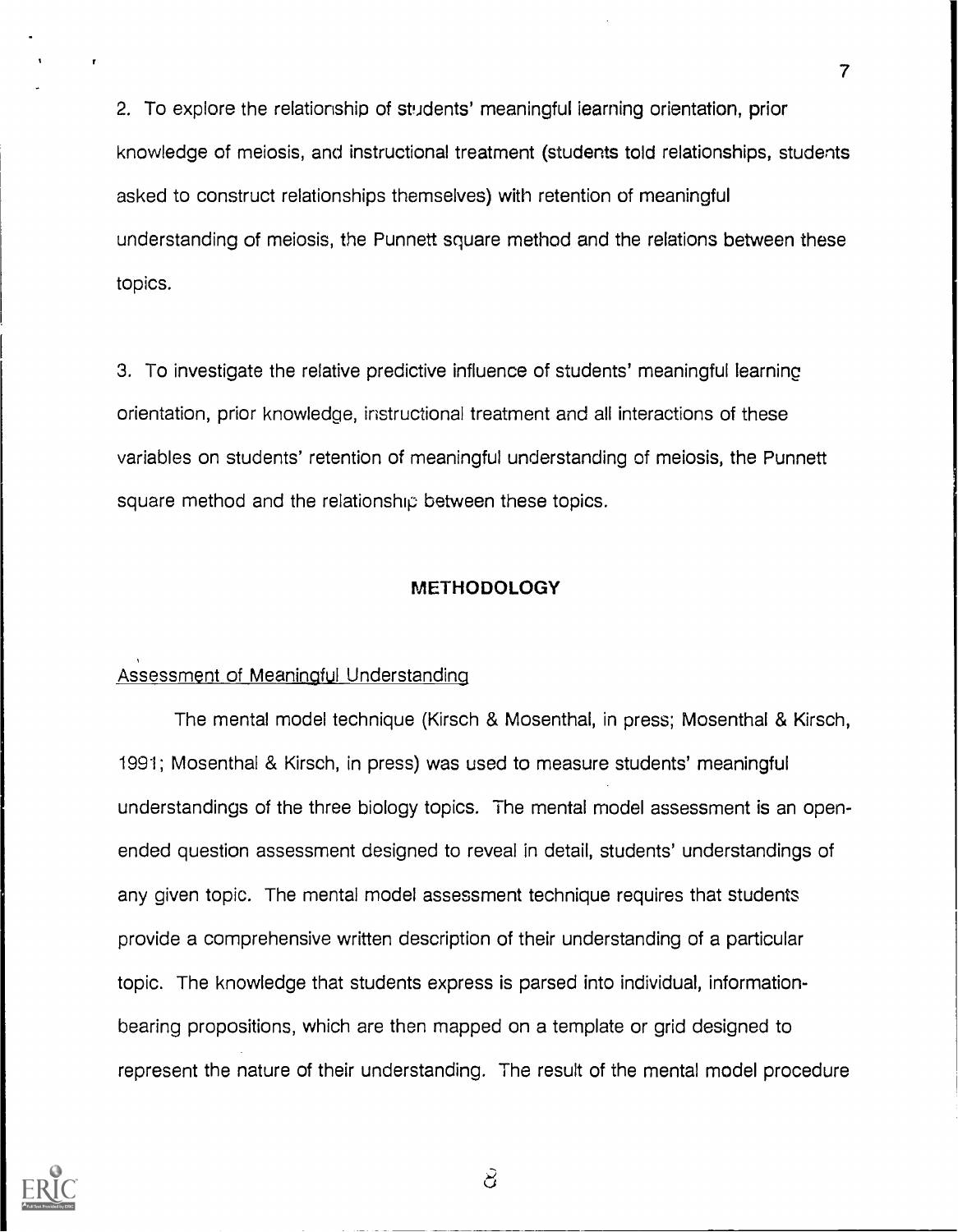is a qualitative description and quantitative measure of learners' meaningful or rote understandings of any given topic.

In this study, the understandings assessed were of meiosis, the Punnett square method, and of the procedural and conceptual relations between these two topics The procedural relations are indicated by students' understanding of how meiosis and Punnett squares "work" together. For example, an understanding of the procedural relations would be evident in students' explanations of how meiosis works (i.e., there are two cell divisions, in the first phase chromosomes replicate, etc.) in relationship with how the Punnett square method is used (i.e., write the genes from the sperm cell on one side of the diagram, etc.). An understanding of the conceptual relations would be represented by students' explanations of connections between what is involved in meiosis (i.e., genes of chromosomes in gametes) and why meiosis occurs (i.e., number of chromosomes and associated genes reduced to haploid number in preparation for fertilization) and its relationship with what is represented by using Punnett squares (i.e., genes of gametes from meiosis are used in Punnett squares to show fertilization) and why Punnett square diagrams are used (i.e., to predict possible genes for certain traits in offspring). The criteria for measuring the conceptual relations between meiosis and the Punnett square method were based on research by Cho, Kahle and Nordland (1985).

## Instrumentation and Procedures

This study was carried out in tenth grade biology classrooms ( $N = 140$ ) during regular instructional periods. Students were given the Learning Approach Questionnaire (LAO), a 50-item Likert-scale instrument for measuring students'



iJ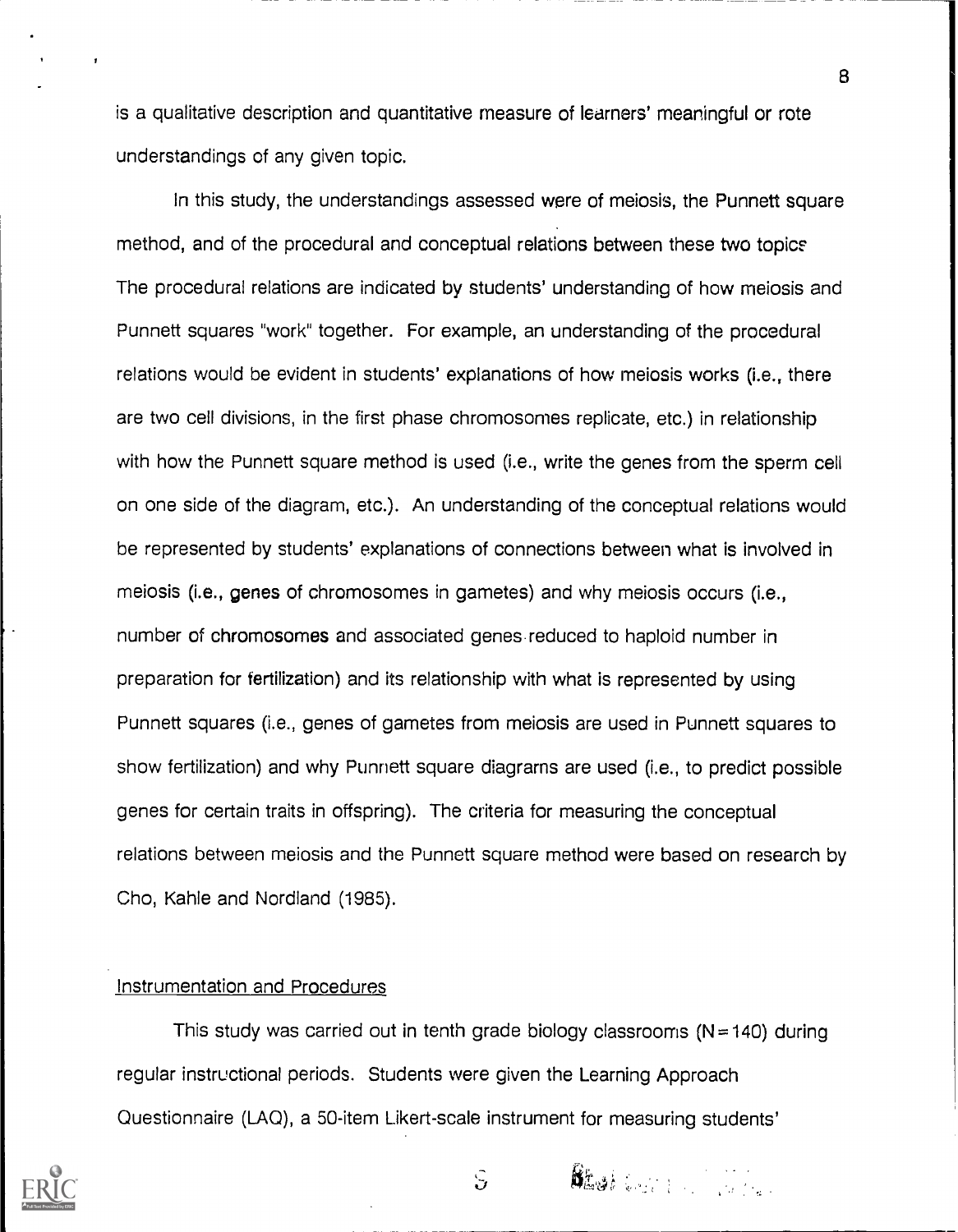tendency to learn meaningfully or by rote (Donn,1989; Edmonson, 1989; Entwistle & Ramsden, 1983; Novak, Kerr, Donn, & Cobern, 1989). In addition, the four teachers of the students in the sample were asked to rate their students on a scale ranging from meaningful to rote according to specific criteria described during a series of training sessions by the researcher (Cavallo, 1991). Based on a composite (meaningful learning orientation score) of the self-reported LAO scores and teacher ratings, the students were identified as either meaningful, mid-range, or rote with respect to the way they learn.

Students were given a mental model pre-test to assess their prior knowledge of meiosis. Meiosis was used since it was considered an important underlying topic for the meaningful understanding of genetics topics in research by Stewart and Dale (1989). Students had been given instruction on meiosis prior to the study by their respective teachers but they had not been instructed on genetics nor on the use of Punnett square diagrams. Students were also given mental model pre-tests on the Punnett square method and the relationship between meiosis and the Punnett square method. As expected, students had no prior knowledge of either of these topics.

Students were randornly assigned to one of two auto-tutorial printed instructional treatments. In both treatments, the presentation of meiosis, fertilization, the inheritance of traits and the Punnett square method were identical. One treatment (reception treatment) provided information, then highlighted, and answered and explained questions specifically relating meiosis and the use of the Punnett square method. In Treatment 2 (generative treatment), the same information and highlighted questions were provided but the students were to construct the answers and



9

**BLET DESSAY AVAILABLE** 

4Ô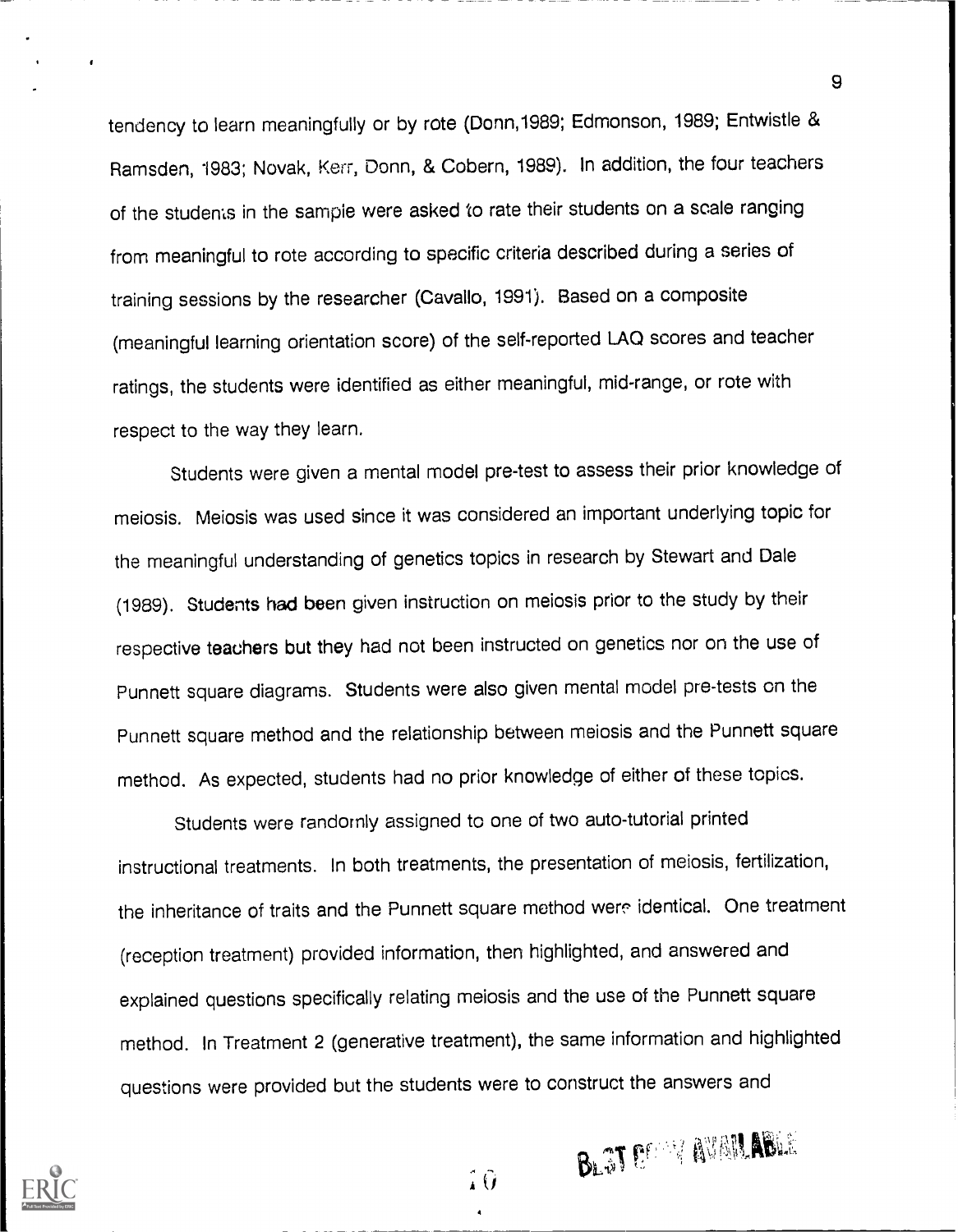explanations relating the topics themselves. The instruction used in this study was patterned after computer-assisted instruction developed by Browning (1988).

After the administration of the instructional treatments, students were given the same three-question mental model test as was given in the pre-test (meiosis, the Punnett square method, the relations between the topics). Four weeks later, the students were again given the mental model test on these topics.

#### RESULTS

Students' pre-test, post-test and retention mental model tests were scored using the parsing method described by Mosenthal & Kirsch, (1990) and detailed in a previous study (Cavallo, 1991). Pre-test mental model scores were obtained for meiosis and these scores were used as the prior knowledge variable. Post-test and retention mental model scores were obtained from students' explanations of: 1) meiosis, 2) the use of the Punnett square method, 3) the procedural relations between meiosis and Punnett squares, 4) the conceptual relations between meiosis and Punnett squares.<sup>1</sup> Results of the data analyses are reported as follows.

人生醉家水 网络斯兰尔多



<sup>1</sup> The third mental model test question asked students to describe the relationship between meiosis and the use of the Punnett square method. Students' explanations on this question were scored in two ways. One score represented their understanding of the procedural relations, the second score represented their understanding of the conceptual relations.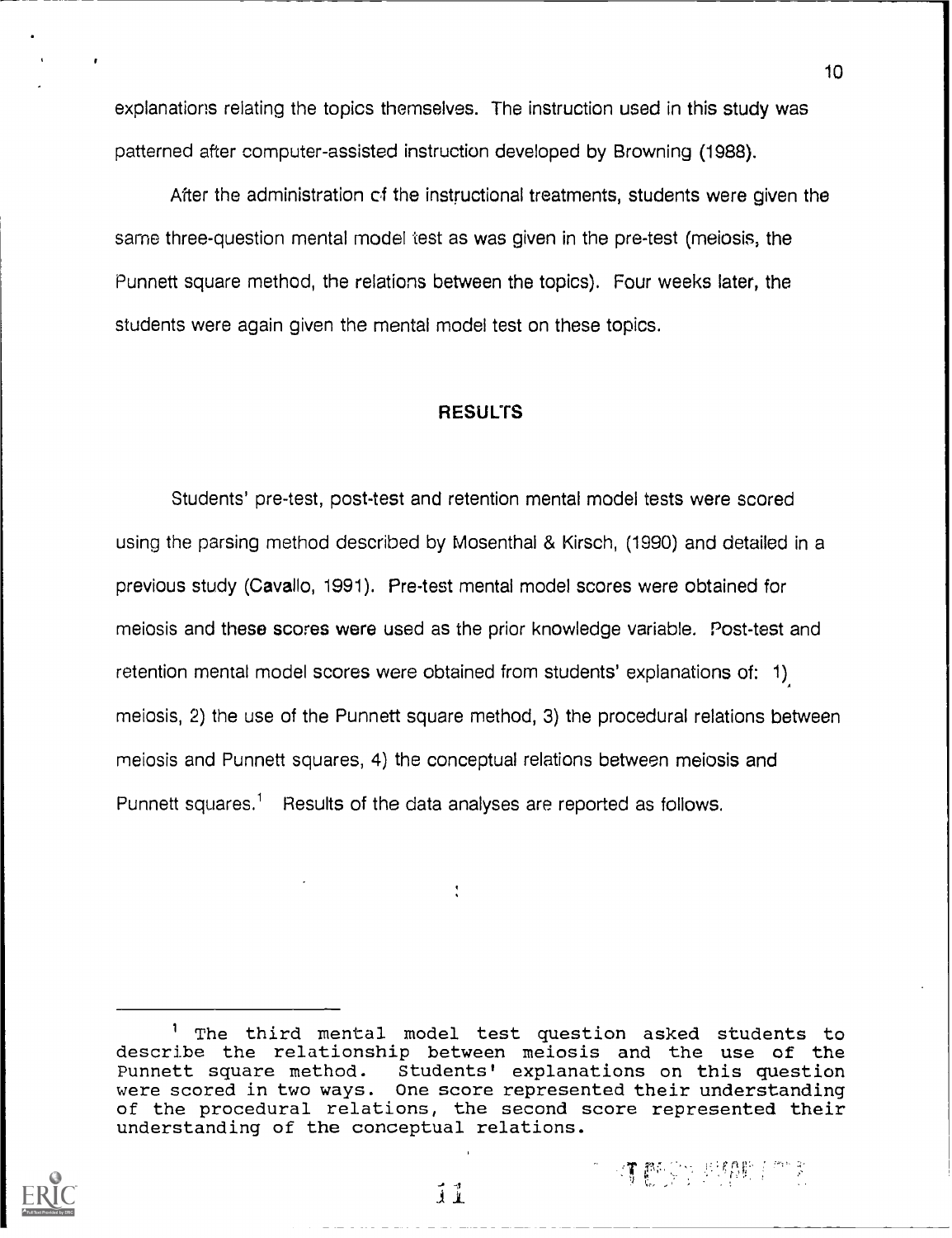The relationship between students' meaningful understandings of meiosis, the Punnett square method and the relations between these topics after instruction and their retention of meaningful understanding four weeks after instruction

Students' mental model post-test scores obtained immediately after the instruction were correlated with retention mental model test scores taken four weeks later. The results of the correlations are presented in Table 1.

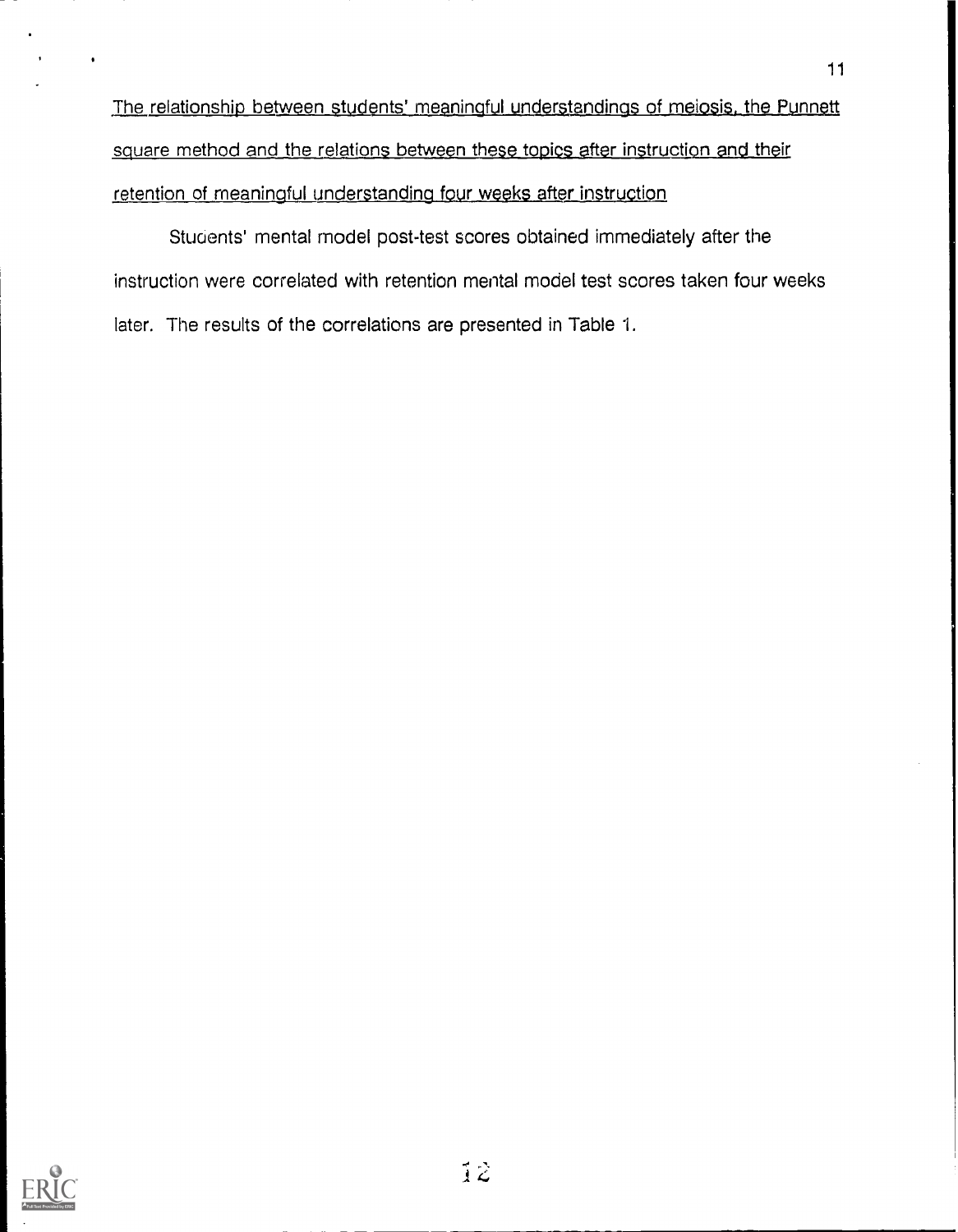TABLE 1. CORRELATION MATRIX OF STUDENTS' POST-INSTRUCTION TEST SCORES AND RETENTION TEST SCORES.

## RETENTION TEST SCORES

|                                  | <b>MEIOSIS</b> | <b>PUNNETT</b><br><b>SQUARES</b> | <b>PROCEDURAL</b><br><b>RELATION</b> | <b>CONCEPTUAL</b><br><b>RELATION</b> |  |
|----------------------------------|----------------|----------------------------------|--------------------------------------|--------------------------------------|--|
| POST-TEST<br><b>SCORES</b>       |                |                                  |                                      |                                      |  |
| MEIOSIS 1                        | $.50$ **       | $.27$ **                         | .19                                  | $.33$ <sup>**</sup>                  |  |
| <b>PUNNETT</b><br><b>SQUARES</b> | $.44$ **       | $.42$ **                         | $.33$ **                             | $.37$ **                             |  |
| PROCEDURAL<br><b>RELATION</b>    | $.32$ **       | $.29$ **                         | $.43$ **                             | $.50$ **                             |  |
| CONCEPTUAL<br><b>RELATION</b>    | $.30$ **       | $.28$ **                         | .38                                  | $.47***$                             |  |

 $*_{\overline{p}}$  < .05,  $*_{\overline{p}}$  < 01.



 $\ddot{\phantom{0}}$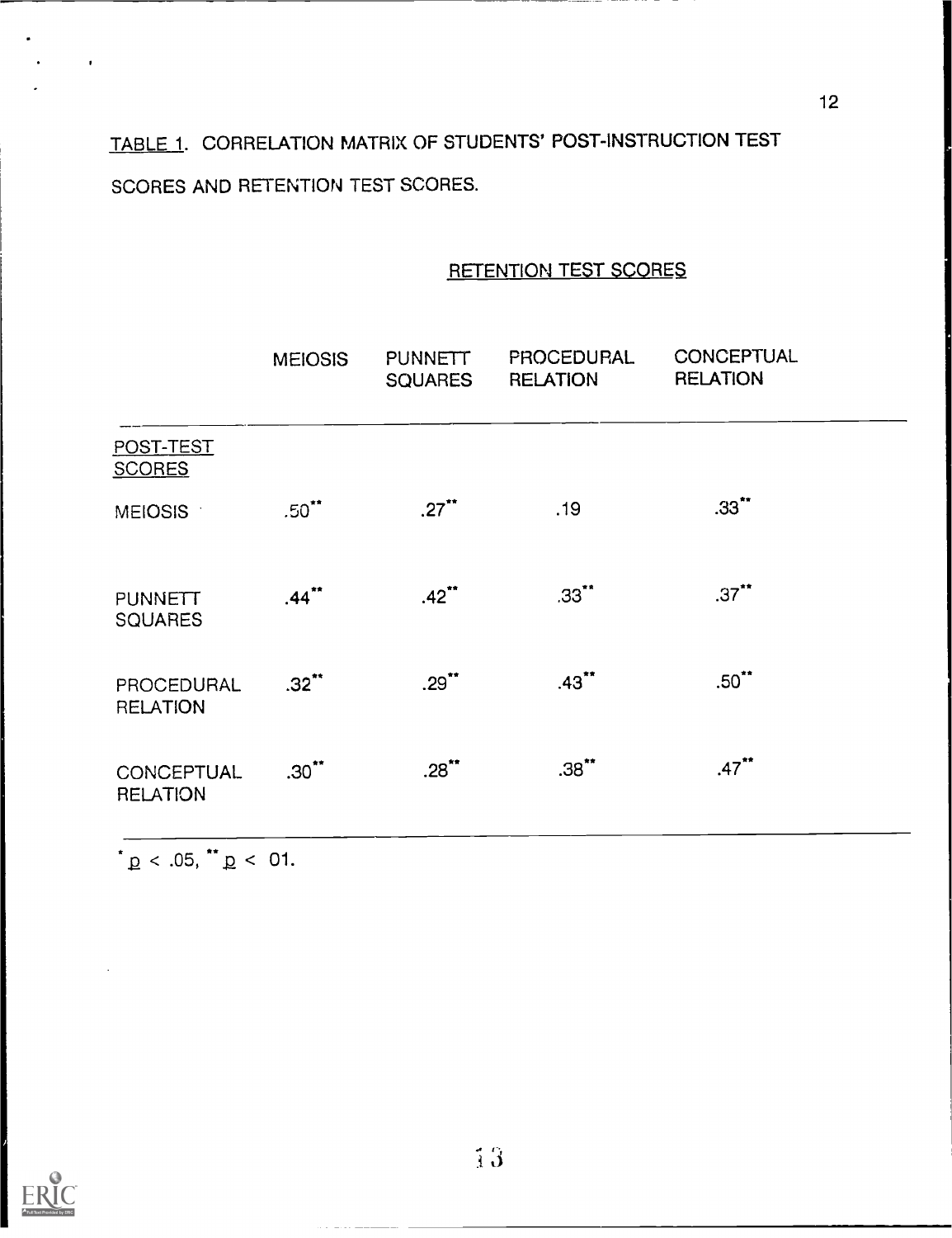As observed from the correlation matrix shown in Table 1, the attainment of meaningful understanding of each of the topics is significantly and positively correlated with students' retention of meaningful understanding of the same topic. Thus if students attained a meaningful understanding as measured immediately after instruction they likely retained a meaningful understanding of that same topic four weeks later. Additionally, with the exception of meiosis and the procedural relation between meiosis and Punnett squares, students' meaningful understanding each topic is correlated with retention of any of the other topics. In other words, if students tended to attain a meaningful understanding of a topic (i.e., meiosis) they also tended to retain meaningful understanding of any of the other topics (i.e., Punnett squares). The meaningful attainment-meaningful retention relationship is consistent across the different topics.

## The relative importance of meaningul learning orientation, prior knowledge and treatment on students' attainment of meaningful understanding

Correlations and stepwise multiple regression analyses were conducted to determine the best predictor (prior knowledge of meiosis, meaningful learning orientation and treatment) of students' retention of meaningful understanding of meiosis, the Punnett square method and the relations between these topics. The results of the correlations are reported in Table 2. Results of the stepwise regression analyses are summarized in Table 3.



**SUPPORT SOLE**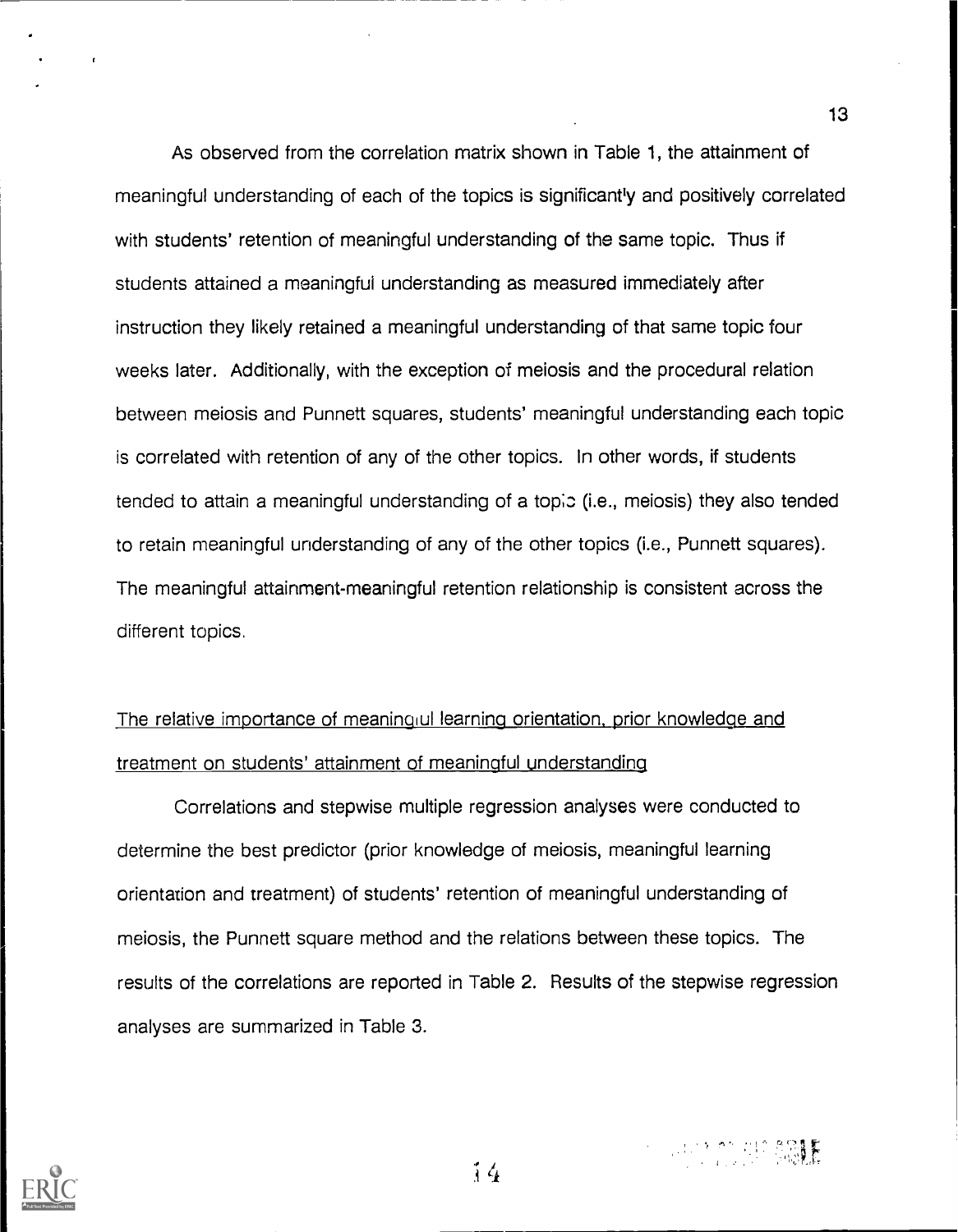# TABLE 2. CORRELATIONS OF STUDENTS' MEANINGFUL LEARNING ORIENTATION, PRIOR KNOWLEDGE AND TREATMENT WITH RETENTION TEST SCORES.

|                                                            | <b>MEIOSIS</b> | <b>PUNNETT</b><br><b>SQUARES</b> | PROCEDURAL<br><b>RELATION</b> | <b>CONCEPTUAL</b><br><b>RELATION</b> |
|------------------------------------------------------------|----------------|----------------------------------|-------------------------------|--------------------------------------|
| <b>MEANINGFUL</b><br><b>LEARNING</b><br><b>ORIENTATION</b> | $.25^*$        | .03                              | .01                           | .06                                  |
| <b>PRIOR</b><br><b>KNOWLEDGE</b><br>(MEIOSIS)              | $.30***$       | .09<br>$\sim$                    | .25                           | .21                                  |
| <b>TREATMENT</b>                                           | .04            | .11                              | $-.10$                        | $-.06$                               |

## RETENTION TEST SCORES

 $^{\star}$   $p$  < .05,  $^{\star}$   $p$  < .01.

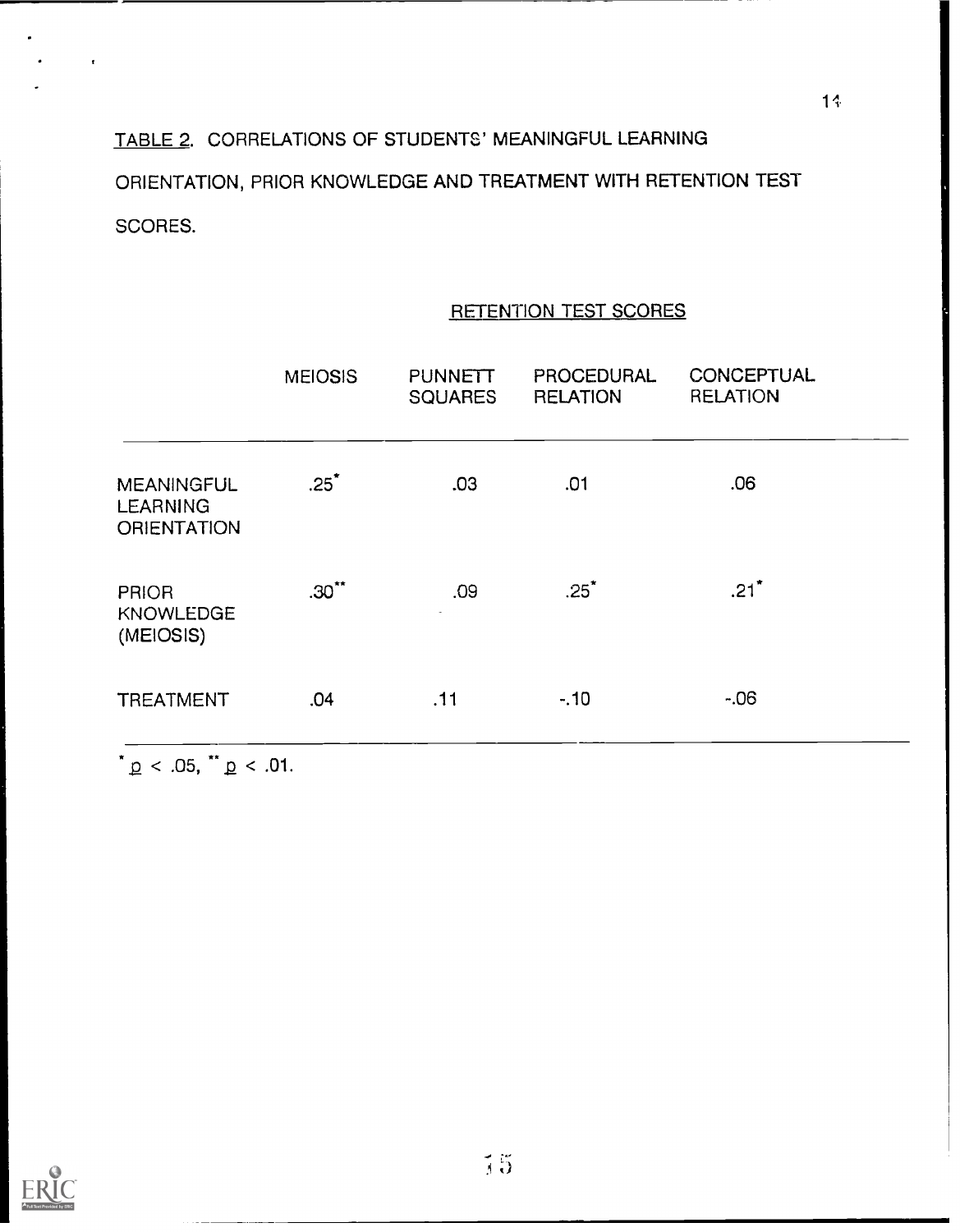TABLE 3. STEPWISE MULTIPLE REGRESSIONS ON STUDENTS' MEANINGFUL RETENTION OF MEIOSIS, THE PUNNETT SQUARE METHOD AND THE PROCEDURAL AND CONCEPTUAL RELATIONS, WITH STUDENTS' MEANINGFUL LEARNING ORIENTATION, PRIOR KNOWLEDGE AND TREATMENT AS PREDICTOR

VARIABLES.

| <b>RETENTION</b><br>TEST      | PREDICTOR VARIABLES<br>(SIGNIFICANT p<.05)                    | VARIANCE   | F            | $\overline{\mathbf{p}}$ |
|-------------------------------|---------------------------------------------------------------|------------|--------------|-------------------------|
| <b>MEIOSIS</b>                | PRIOR KNOWLEDGE<br>MEANINGFUL LEARNING<br>ORIENTATION         | .09<br>.04 | 8.38<br>4.50 | .005<br>.037            |
| PUNNETT<br>SQUARES            | NONE OF THESE VARIABLES WERE SIGNIFICANT<br><b>PREDICTORS</b> |            |              |                         |
| PROCEDURAL<br><b>RELATION</b> | PRIOR KNOWLEDGE                                               | .06        | 5.80         | .0181                   |
| CONCEPTUAL<br><b>RELATION</b> | PRIOR KNOWLEDGE                                               | .04        | 4.03         | .0478                   |
|                               |                                                               |            |              |                         |

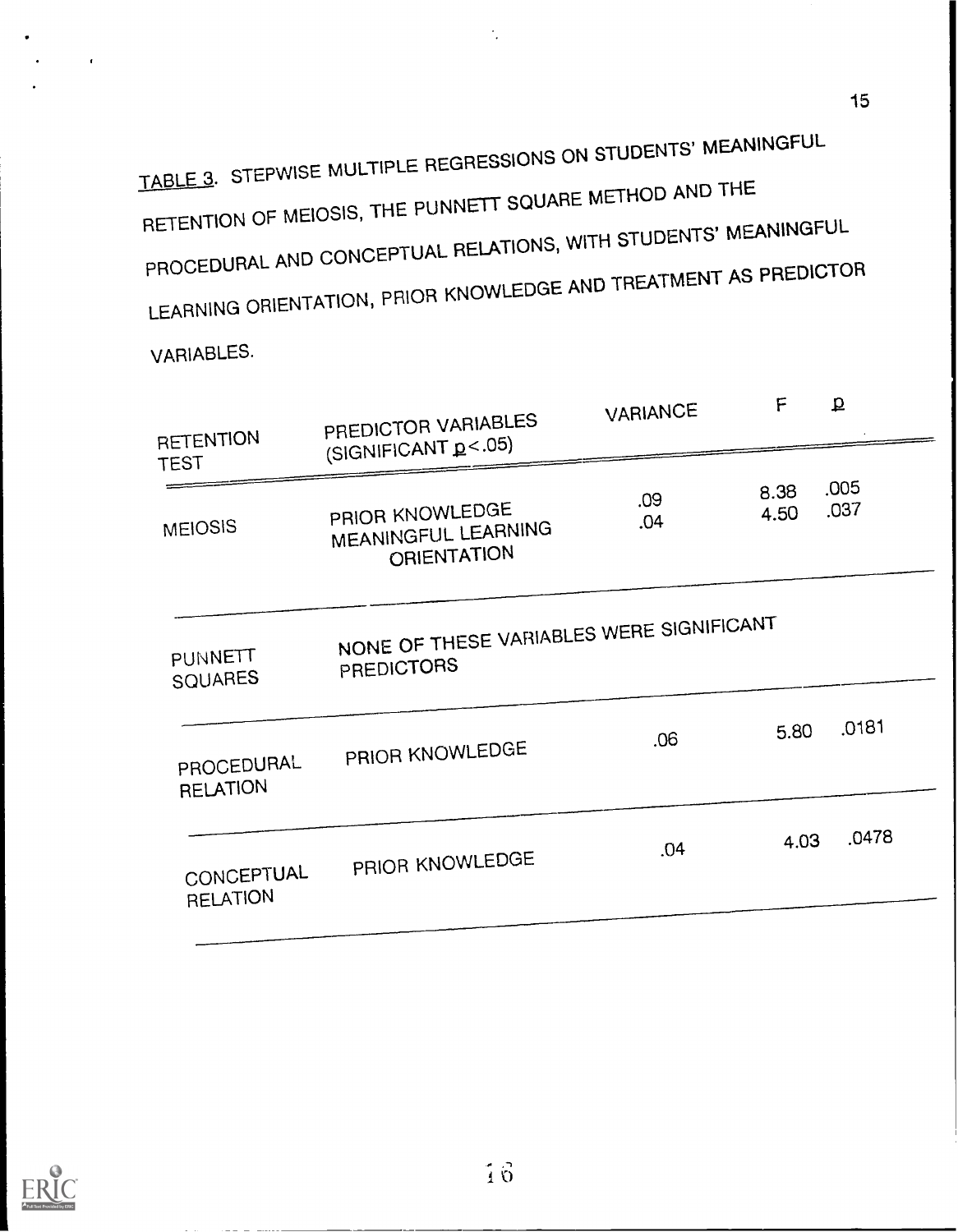The correlation and regression analyses indicate that meaningful learning orientation was an important factor only for students' meaningful retention of meiosis. Prior knowledge of meiosis was a significant factor in predicting students' retention of meiosis and the procedural and conceptual relations between the topics. None of the predictor variables seemed to influence students' retention of meaningful understanding of Punnett square diagrams.

16

The influence of all interactions of prior knowledge, meaningful learning orientation and instructional treatment as predictors of students' retention of meaningful understanding of meiosis, the Punnett square method in genetics and the relations between these topics

Interaction terms were created by multiplying the predictor variables (prior knowledge, meaningful learning orientation, treatment) in every way possible. The interaction terms included the following: 1) prior knowledge x meaningful learning orientation, 2) prior knowledge x treatment, 3) meaningful learning orientation x treatment, and 4) prior knowledge x meaningful learning orientation x treatment. These four interaction terms were correlated with retention test scores, and entered as predictor variables of retention scores in stepwise multiple regression analyses. Table 4 shows correlations between the interaction terms and retention scores for meiosis, Punnett squares and the procedural and conceptual relations between the topics. Table 5 summarizes the results of stepwise multiple regressions analyses with the interaction terms used as predictor variables of retention test scores.



research with the control of the control of the control of the control of the control of the control of the co<br>The control of the control of the control of the control of the control of the control of the control of the c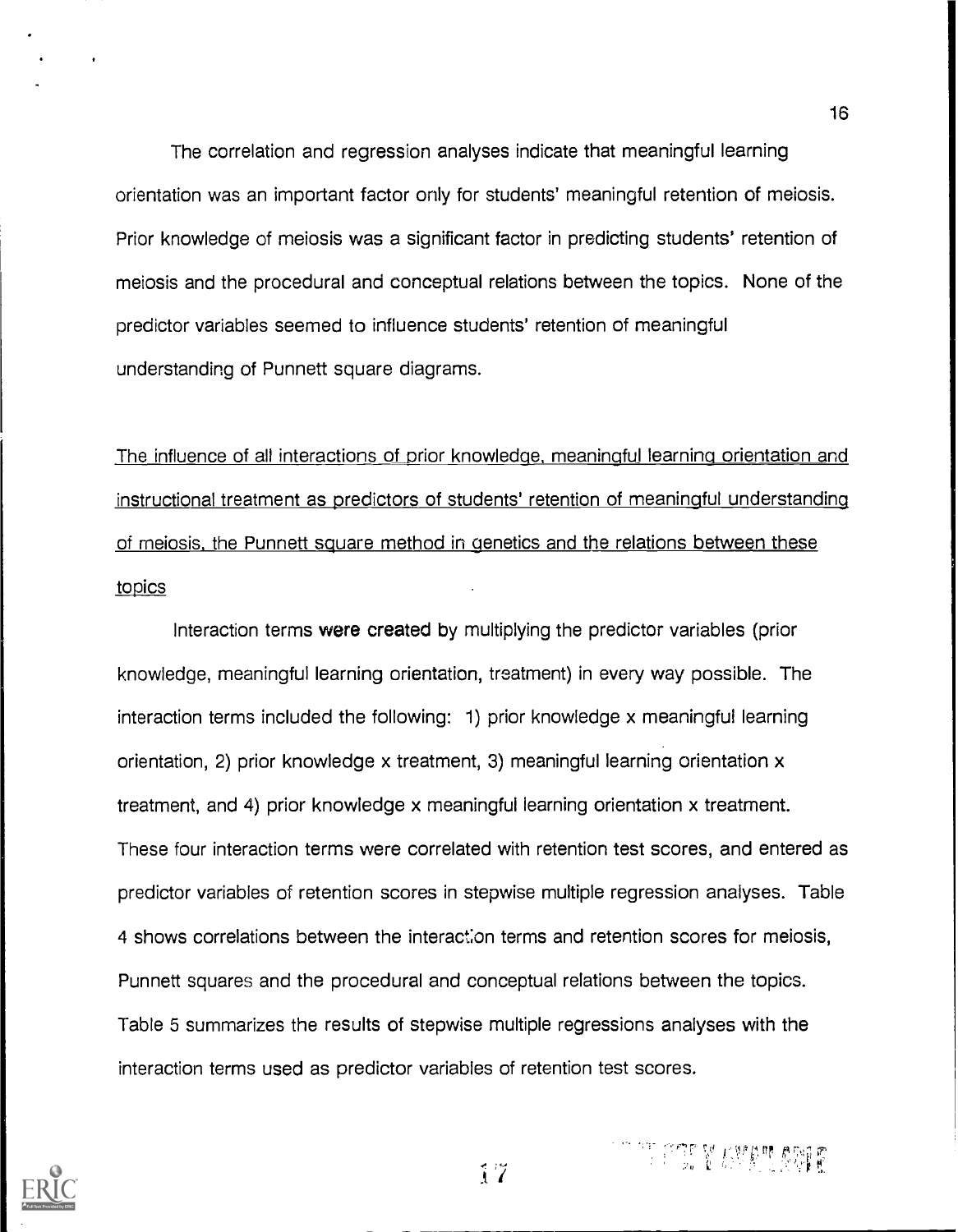# TABLE 4. CORRELATIONS OF STUDENTS' PRIOR KNOWLEDGE, MEANINGFUL LEARNING ORIENTATION AND TREATMENT INTERACTION TERMS WITH RETENTION TEST SCORES.

## RETENTION TEST SCORES

|                                                                                                                 | <b>MEIOSIS</b> | <b>PUNNETT</b><br><b>SQUARES</b> | <b>PROCEDURAL</b><br><b>RELATION</b> | <b>CONCEPTUAL</b><br><b>RELATION</b> |
|-----------------------------------------------------------------------------------------------------------------|----------------|----------------------------------|--------------------------------------|--------------------------------------|
| <b>PRIOR</b><br><b>KNOWLEDGE X</b><br><b>MEANINGFUL</b><br><b>LEARNING</b><br><b>ORIENTATION</b>                | $.38$ **       | .09                              | .20                                  | $.21$ <sup>*</sup>                   |
| <b>PRIOR</b><br><b>KNOWLEDGE X</b><br><b>TREATMENT</b>                                                          | .21            | .08                              | .07                                  | $-.04$                               |
| <b>MEANINGFUL</b><br><b>LEARNING</b><br><b>ORIENTATION</b><br>X TREATMENT                                       | .13            | .14                              | $-0.07$                              | $-.04$                               |
| <b>PRIOR</b><br><b>KNOWLEDGE X</b><br><b>MEANINGFUL</b><br><b>LEARNING</b><br><b>ORIENTATION</b><br>X TREATMENT | $.26*$         | .11                              | .08                                  | $-0.02$                              |

 $\mathbf{p}$  < .05,  $\mathbf{p}$  < .01.



l,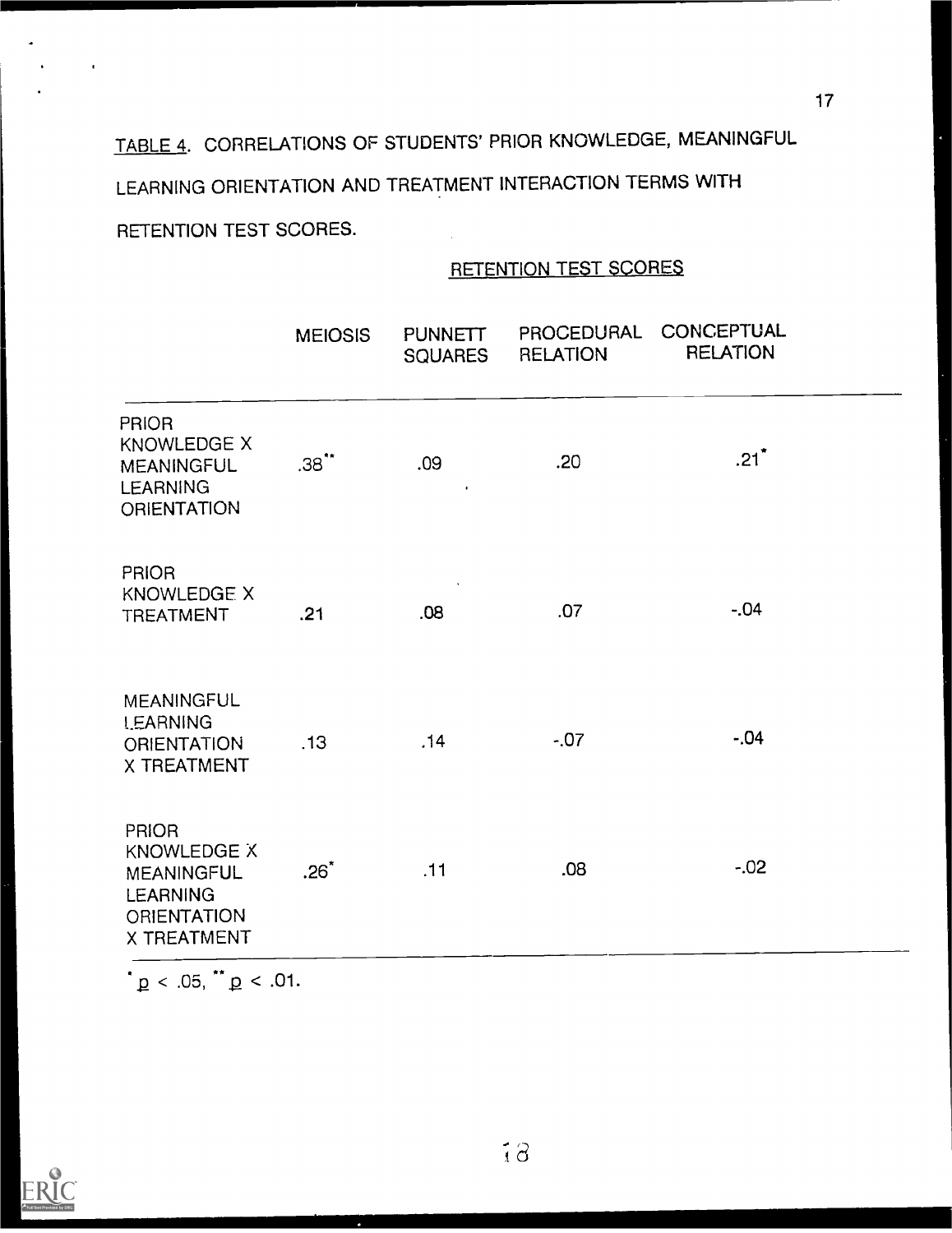TABLE 5. STEPWISE MULTIPLE REGRESSIONS ON STUDENTS' MEANINGFUL RETENTION TEST SCORES OF MEIOSIS, THE PUNNETT SQUARE METHOD AND THE PROCEDURAL AND CONCEPTUAL RELATIONS, WITH ALL POSSIBLE INTERACTIONS BETWEEN STUDENTS' MEANINGFUL LEARNING ORIENTATION, PRIOR KNOWLEDGE AND TREATMENT AS PREDICTOR VARIABLES.

| <b>RETENTION</b><br><b>TEST</b>      | F<br>PREDICTOR VARIABLES<br><b>VARIANCE</b><br>(SIGNIFICANT $p$ < .05) |     | q     |       |
|--------------------------------------|------------------------------------------------------------------------|-----|-------|-------|
| <b>MEIOSIS</b>                       | MEANINGFUL LEARNING<br>ORIENTATION X PRIOR<br><b>KNOWLEDGE</b>         | .14 | 14.25 | .0003 |
| <b>PUNNETT</b><br><b>SOUARES</b>     | NONE OF THESE VARIABLES WERE SIGNIFICANT<br><b>PREDICTORS</b>          |     |       |       |
| PROCEDURAL<br><b>RELATION</b>        | NONE OF THESE VARIABLES WERE SIGNIFICANT<br><b>PREDICTORS</b>          |     |       |       |
| <b>CONCEPTUAL</b><br><b>RELATION</b> | MEANINGFUL LEARNING<br><b>ORIENTATION X PRIOR</b><br><b>KNOWLEDGE</b>  | .04 | 4.09  | .0462 |

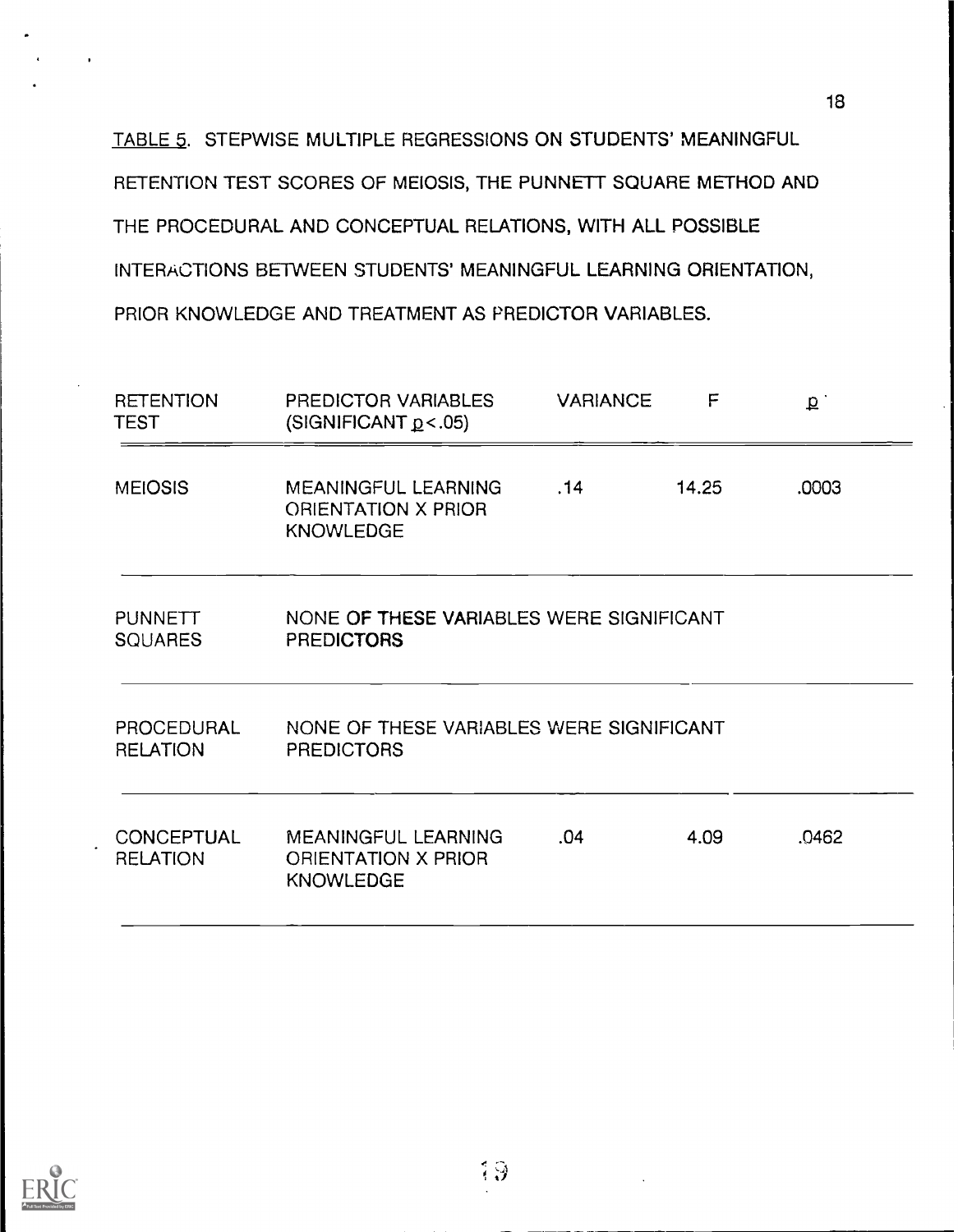The stepwise multiple regression analyses using the interaction terms as predictor variables revealed that the interaction between prior knowledge of meiosis and meaningful learning orientation explained the variance in retention test scores for meiosis and the conceptual relation between the two topics. The regression lines for meiosis and conceptual relation test scores were calculated and plotted in Figures 1 and 2.

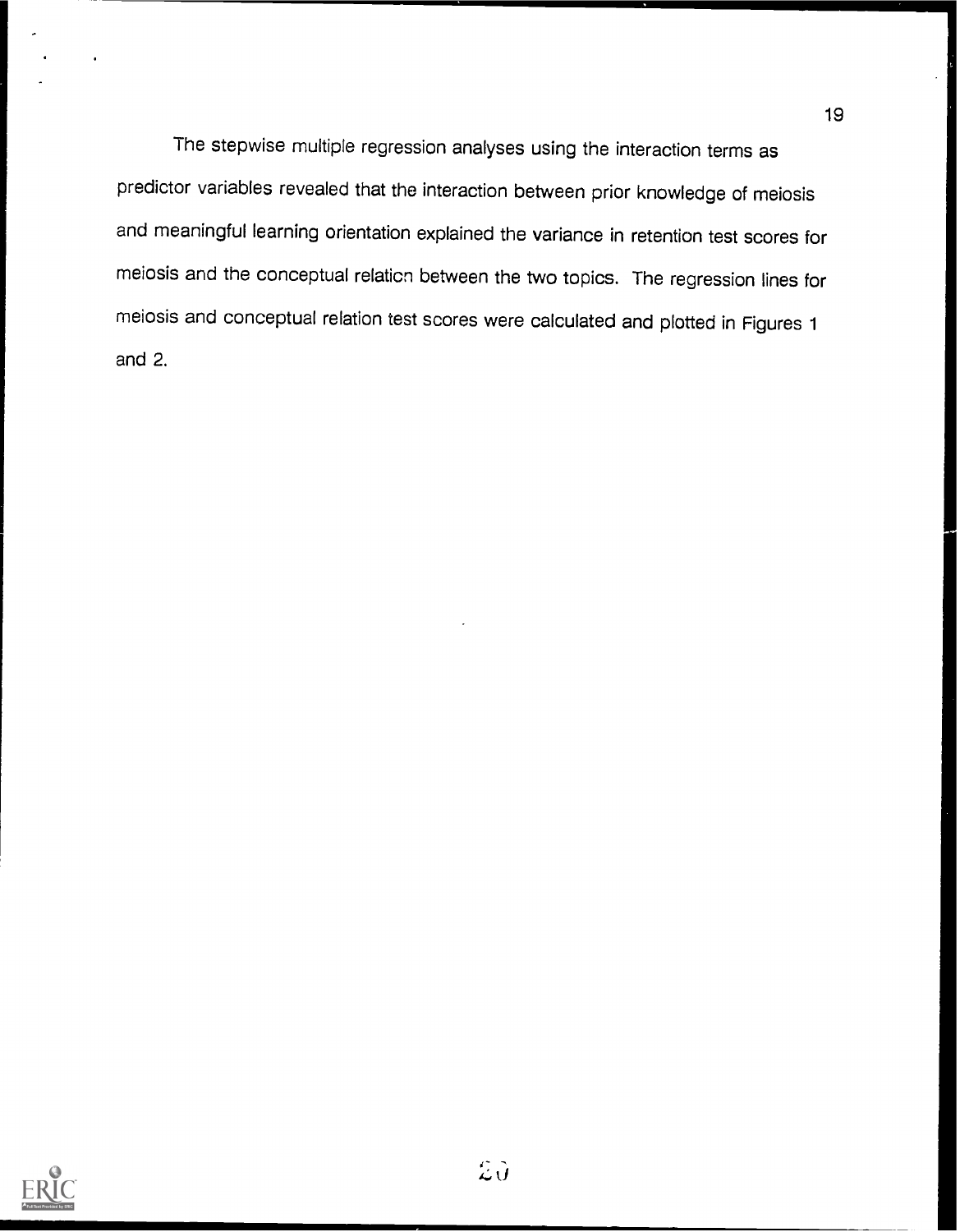Figure 1. Regression lines for retention test scores of meiosis by prior knowledge for meaningful learners, mid-range learners, and rote learners. This graph represents the interaction of students' meaningful learning orientation and prior knowledge in predicting means of retention mental model scores of meiosis.



Prior Knowledge of Meiosis



KEY:  $o =$  rote learners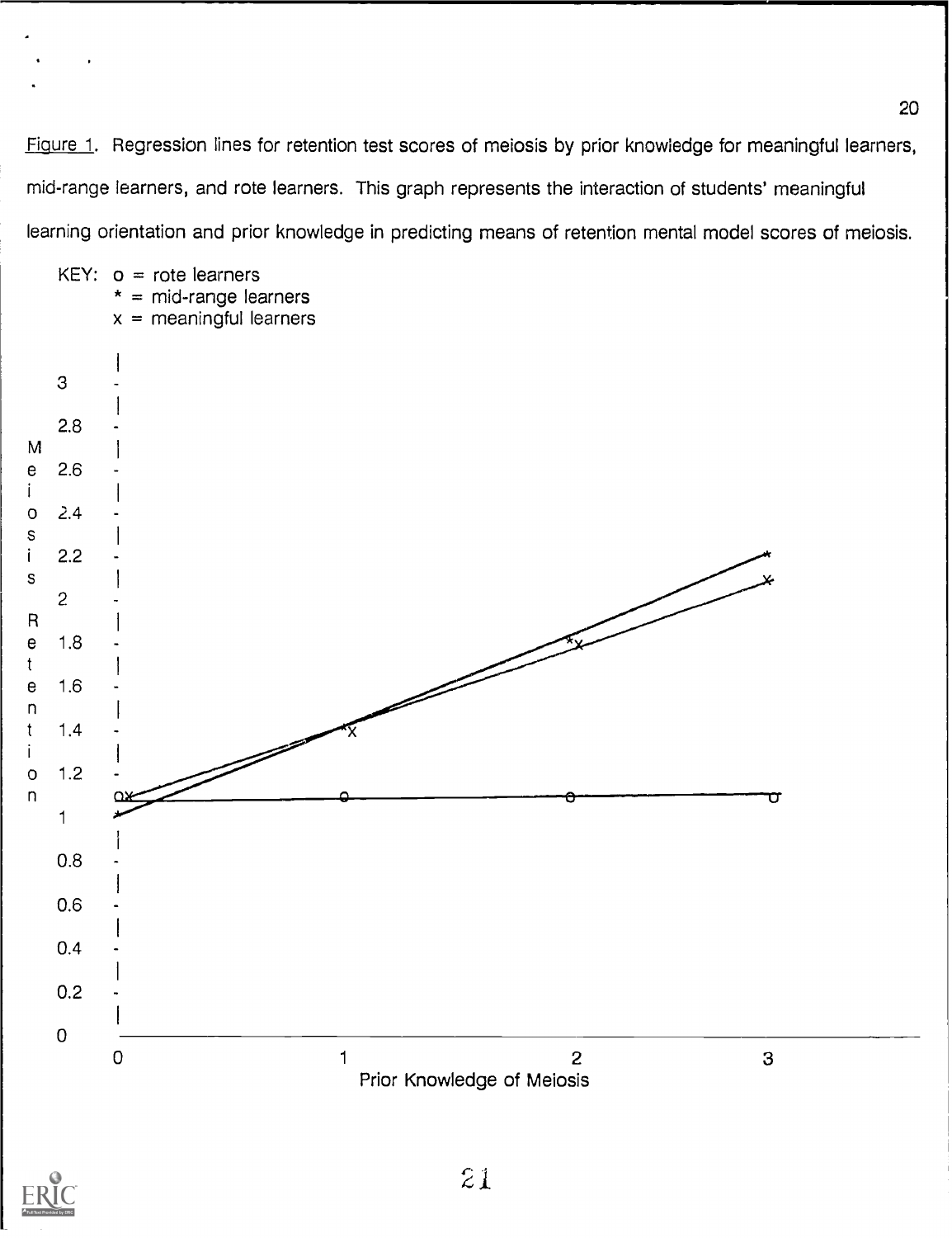Figure 2. Regression lines for the conceptual relation between meiosis and Punnett squares retention test by prior knowledge for meaningful learners, mid-range learners, and rote learners. This graph represents the interaction of students' meaningful learning orientation and prior knowledge in predicting means of retention mental model scores of the conceptual relation.



21 |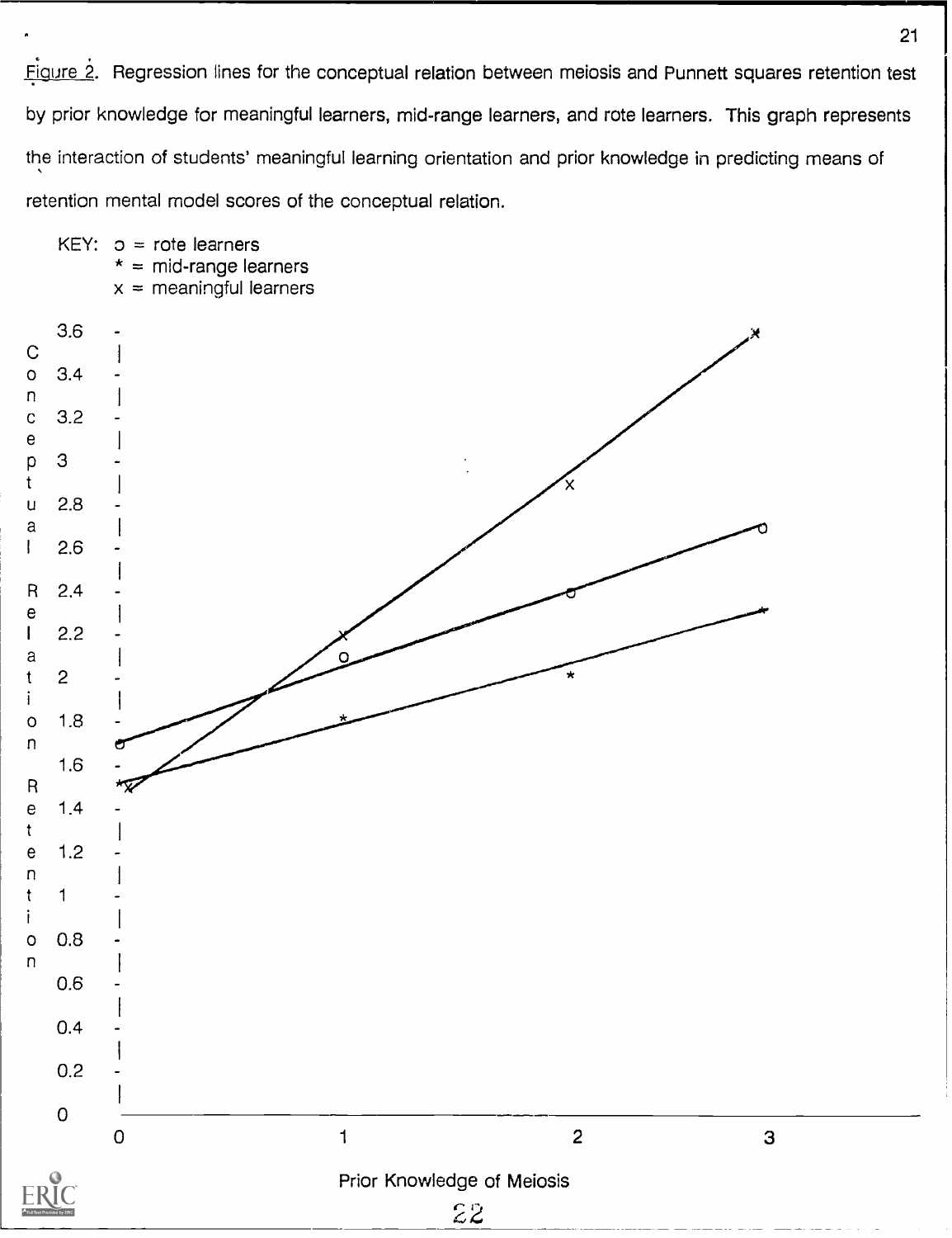The slopes of the regression lines for meiosis retention indicate that meaningful, mid-range and rote learners appeared to have approximately equivalent retention of meiosis with low prior knowledge. With high prior knowledge however, meaningful and mid-range learners seem to have retained more meaningful understandings than rote learners.

The slopes of the regression lines for the conceptual relation indicate that, as with meiosis, all three learner groups retained about the same level of understanding of the conceptual relation with low prior knowledge. With high prior knowledge, meaningful learners retained more meaningful understandings than mid-range or rote learners.

## **DISCUSSION**

The results of this study generally revealed that if students meaningfully understood meiosis, the Punnett square method and the relations between these topics after initial instruction, meaningful understanding was likely to be retained after a period of time. Conversely, if students attained rote knowledge of these topics after initial instruction, they were likely to have retained only rote-level knowledge of these topics after the four weeks. In other words, students with rote knowledge were not likely to have developed meaningful understandings of these topics over time. Furthermore, with the exception of meiosis and the procedural relation between the two topics, students' attainment of meaningful understanding of one topic was

 $23$ 

**REFERENCE AND ABLE** 

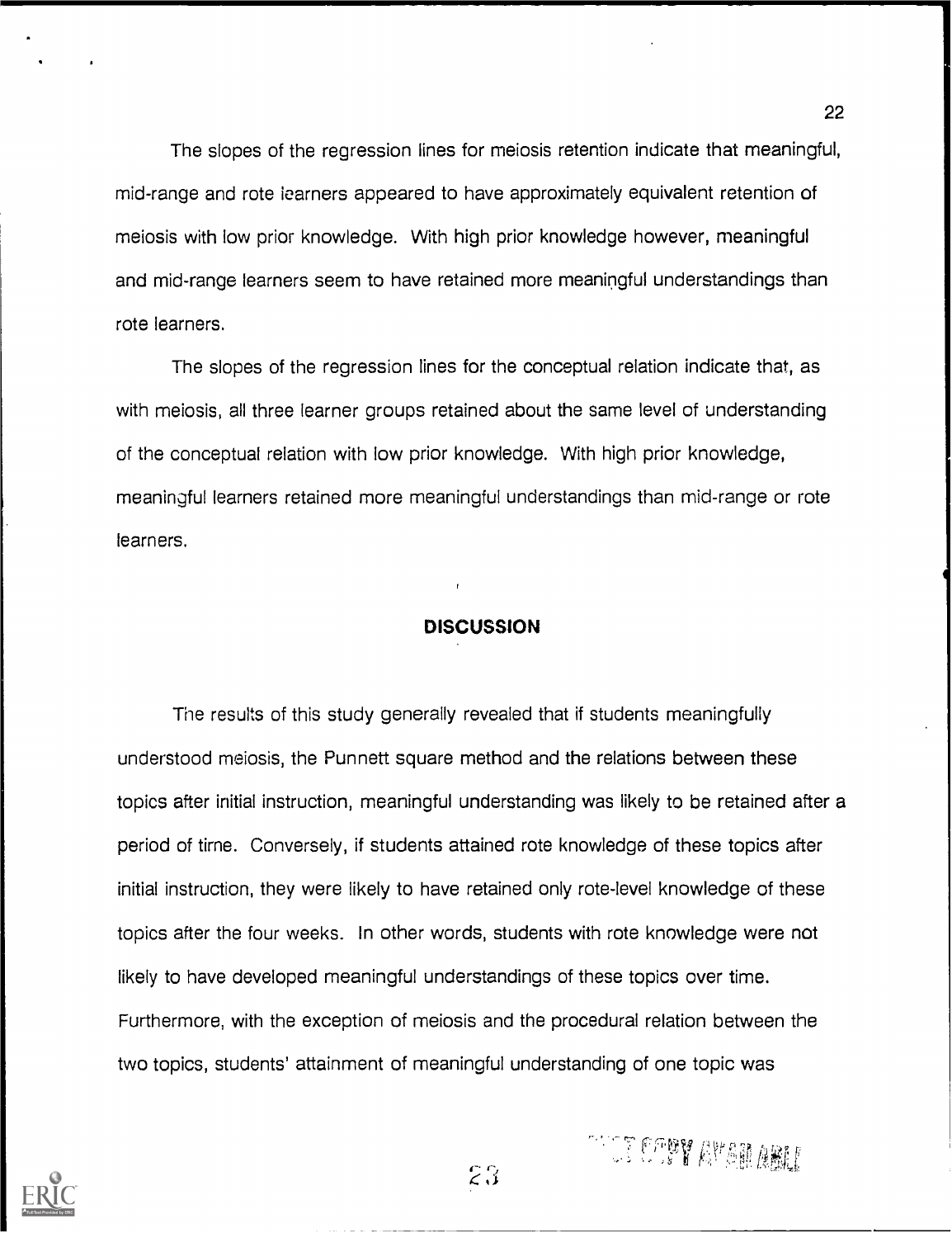positively related with their retention of the other topics. This finding seems to indicate a pattern of attainment and subsequent retention of rote, mid-range and meaningful understandings of different topics among students. More research would be needed to clarify this relationship and the possible existence of learning patterns among students.

The results of this study also indicate that prior meaningful understanding of meiosis was important for the meaningful retention of meiosis, and of the relationships between meiosis and the use of Punnett square diagrams in genetics. In addition to prior knowledge, a meaningful learning orientation was also important for the retention of meaningful understanding of meiosis. This finding implies that retaining meaningful understanding of a topic such as meiosis, which is not directly experienced or observable, may require more than prior knowledge. Meaningful retention of meiosis, and possibly similarly abstract or intangible topics, may also require a tendency to actively create meaning from those prior understandings.

It was interesting to find that none of the predictor variables predicted the retention of understanding of Punnett square diagrams. This may be a reflection of the nature of the topic as a tool, or perhaps algorithm, to solve problems. It may not be conceptually related with other topics by students, thus meaningful learning orientation and prior knowledge would have little to do with retention of the topic. Alternatively, this finding may indicate that there may be other variables, such as logical thinking ability, which have a role in the retention of the Punnett square method. Other variables such as logical thinking ability should be researched to determine a

 $74$ 



PEST COPY AVAILABLE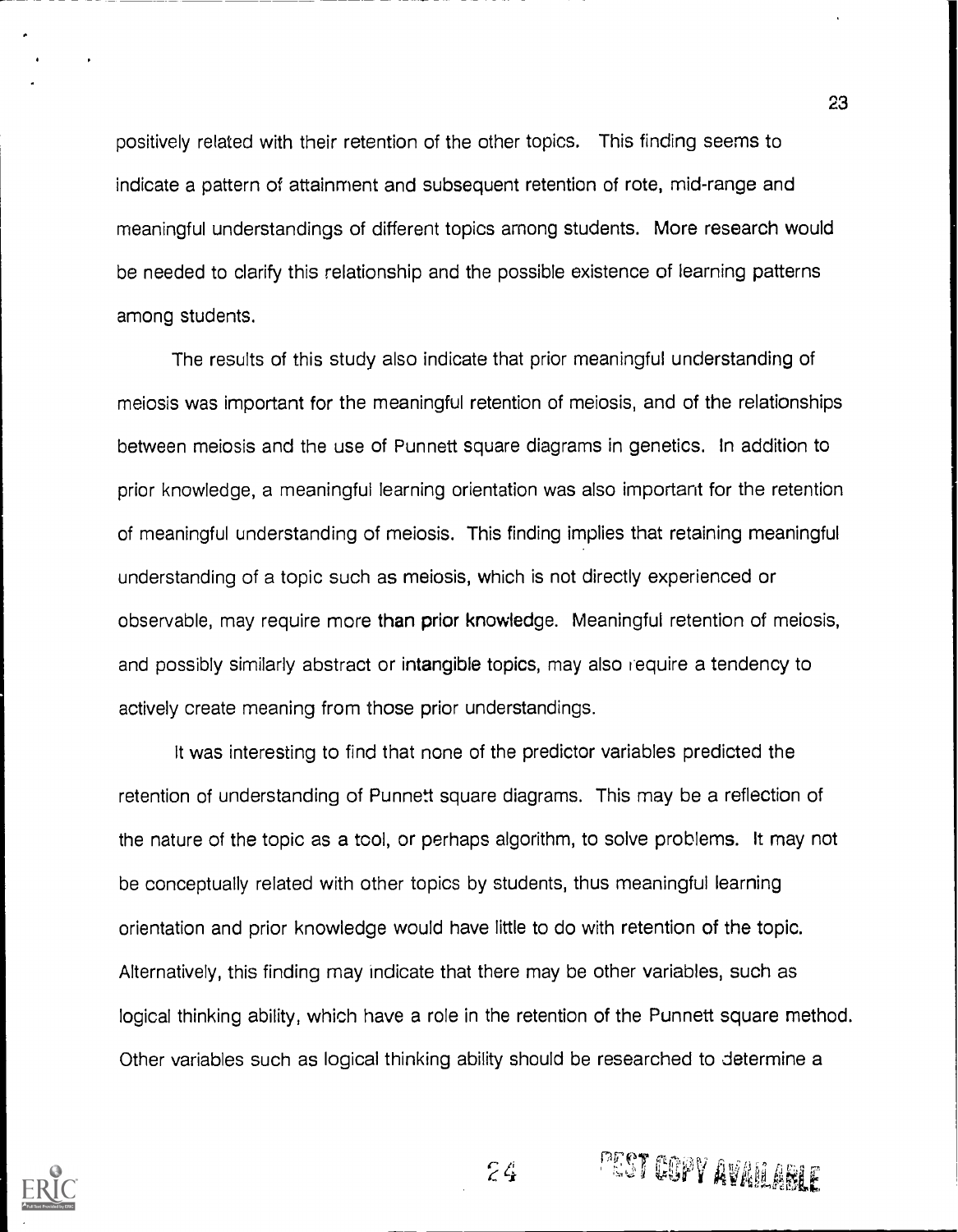possible influence on the retention of problem solving-oriented topics such as the Punnett square method.

The interaction between meaningful learning orientation and prior knowledge significantly predicted students' retention of meaningful understanding of meiosis and the conceptual relations between meiosis and the Punnett square method. From the correlations and regression lines it appeared that both meaningful and mid-range learners retained more meaningful understandings of meiosis with high prior knowledge than did rote learners. Meaningful prior understanding of meiosis may have helped meaningful and mid-range learners retain meaningful understandings of meiosis. However, meaningful prior understanding of meiosis did not seem to be a factor in the meaningful retention of meiosis among rote learners. It is also apparent from the regressions lines that with low prior knowledge, retention of meiosis is about equal for all three learner groups.

High prior knowledge seemed to be important for the meaningful retention of the conceptual relations between meiosis and the Punnett square method for all three learner groups. However, meaningful learners with high prior knowledge of meiosis seem to have retained greater, more meaningful understandings of the conceptual relations between meiosis and Punnett squares than rote or mid-range learners. For all three learner groups, retention of the conceptual relations appears to have been approximately equal with low prior knowledge. These findings indicate that prior meaningful understanding of meiosis may serve as an "anchor" for formulating conceptual relationships with new information on the Punnett square method (i.e., that



 $25$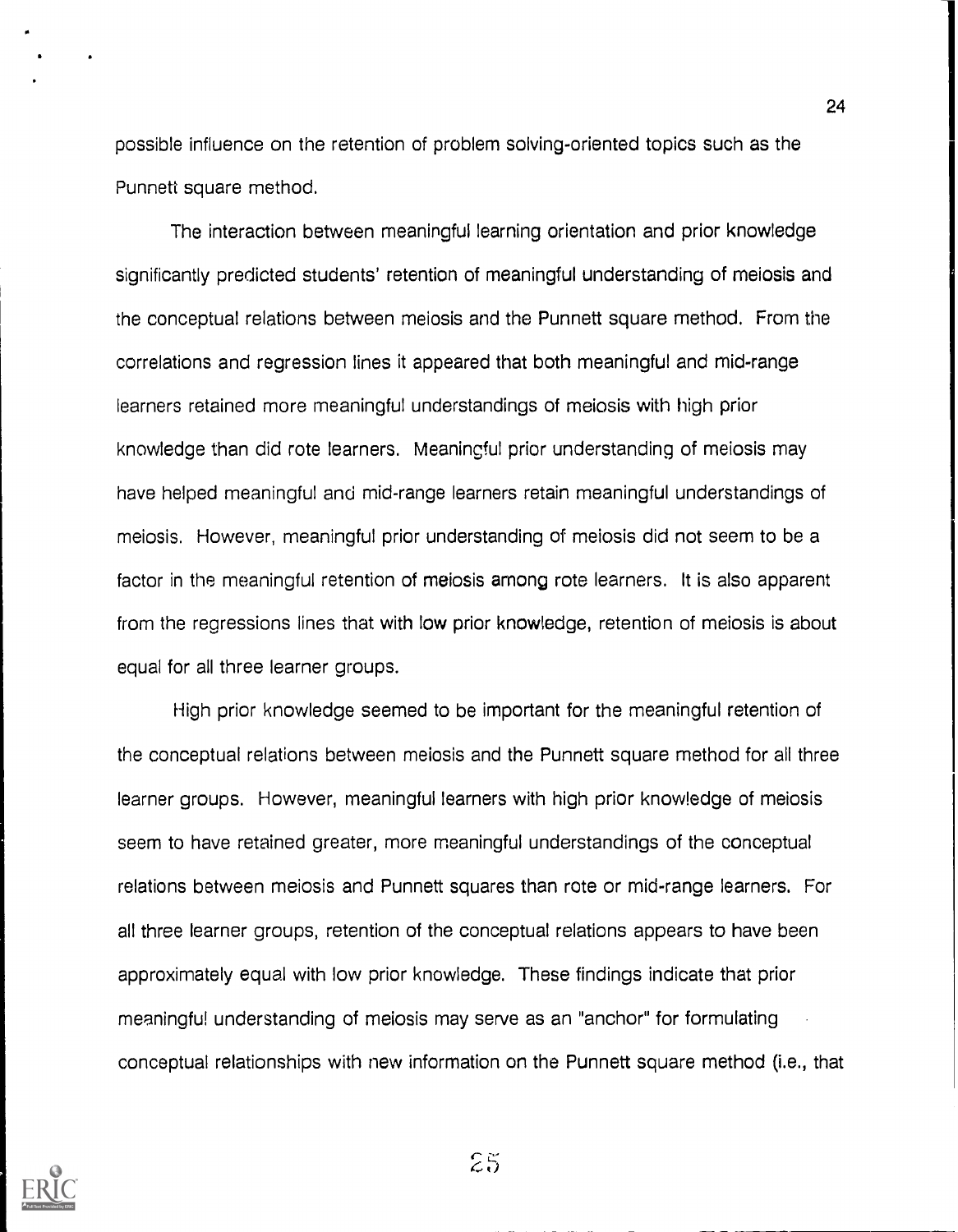the letters used represent genes on chromosomes, that "filling in" the boxes represents fertilization, that the genes used on the outside of the boxes represent genes of the sperm and egg cell, and that the. chromosomes with genes within the sperm and egg cell are there as a result of meiosis). If meaningful learners, who tend to actively make connections and formulate relationships between ideas, have high prior knowledge of an underlying topic, conceptual relations between the topics may be particularly meaningfully retained. Thus, the tendency to actively formulate relationships between ideas, along with a sound foundation of relevant prior knowledge appears to be important for retaining inter-related, meaningful understandings of the conceptual relations between these topics in biology.

## IMPLICATIONS AND SIGNIFICANCE

This study advances current understanding of students' attainment and retention of sound, inter-related understandings of science topics. Importantly, this research provides information on students' retention of meaningful understanding, and on variables which may relate with retention, particularly, relevant prior knowledge and students' meaningful learning orientation. With information obtained from this research, educators may be better prepared to help students achieve and retain meaningful understandings of science. Finally, the results of this study provide a foundation for future inquiry and research on student learning and retention.



 $25$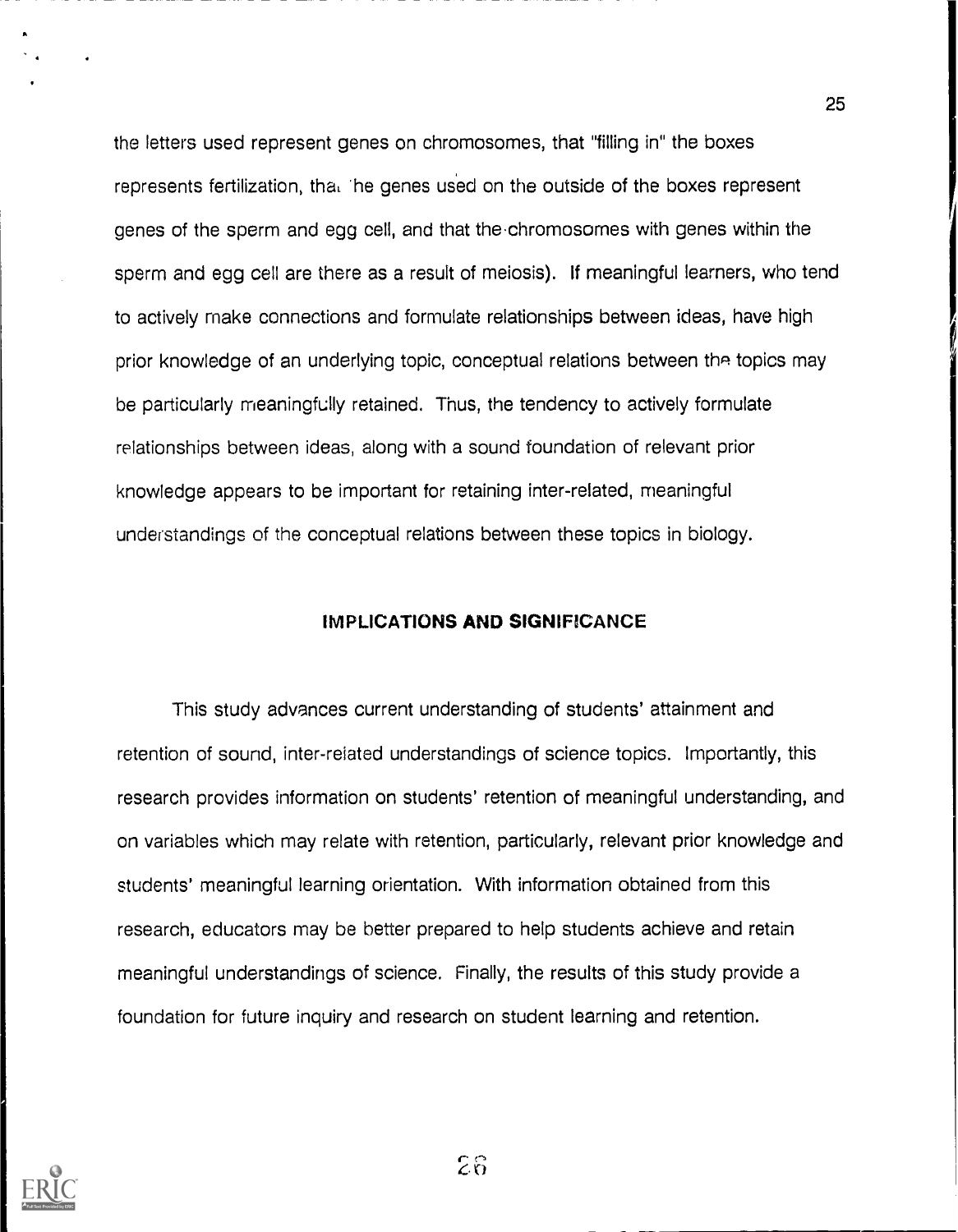### REFERENCES

- Ausubel, D. P., (1963). The Psychology of Meaningful Verbal Learning. New York: Grune & Stratton, Inc.
- Ausubel, D. P., (1968). A subsumption theory  $U<sup>f</sup>$  meaningful verbal learning and retention. In R. G. Kuhlen (Ed.), Studies in Educational Psychology, Boston: Blaisdell Publishing Company.
- Ausubel, D. P., Novak, J. D., & Hanesian, H., (1978). Educational Psychology: A Cognitive View, 2nd Edition, New York: Holt, Rinehart and Winston.
- Baird, J. R. (1986). Improving learning through enhanced metacognition: A classroom study. European Journal of Science Education, 8(3), 263-282.
- Bodolus, J. E., (1986). The use of a concept mapping strategy to facilitate meaningful learning for ninth grade students in science (Doctoral dissertation, Temple University). Dissertation Abstracts International, 2230, 48/09A.

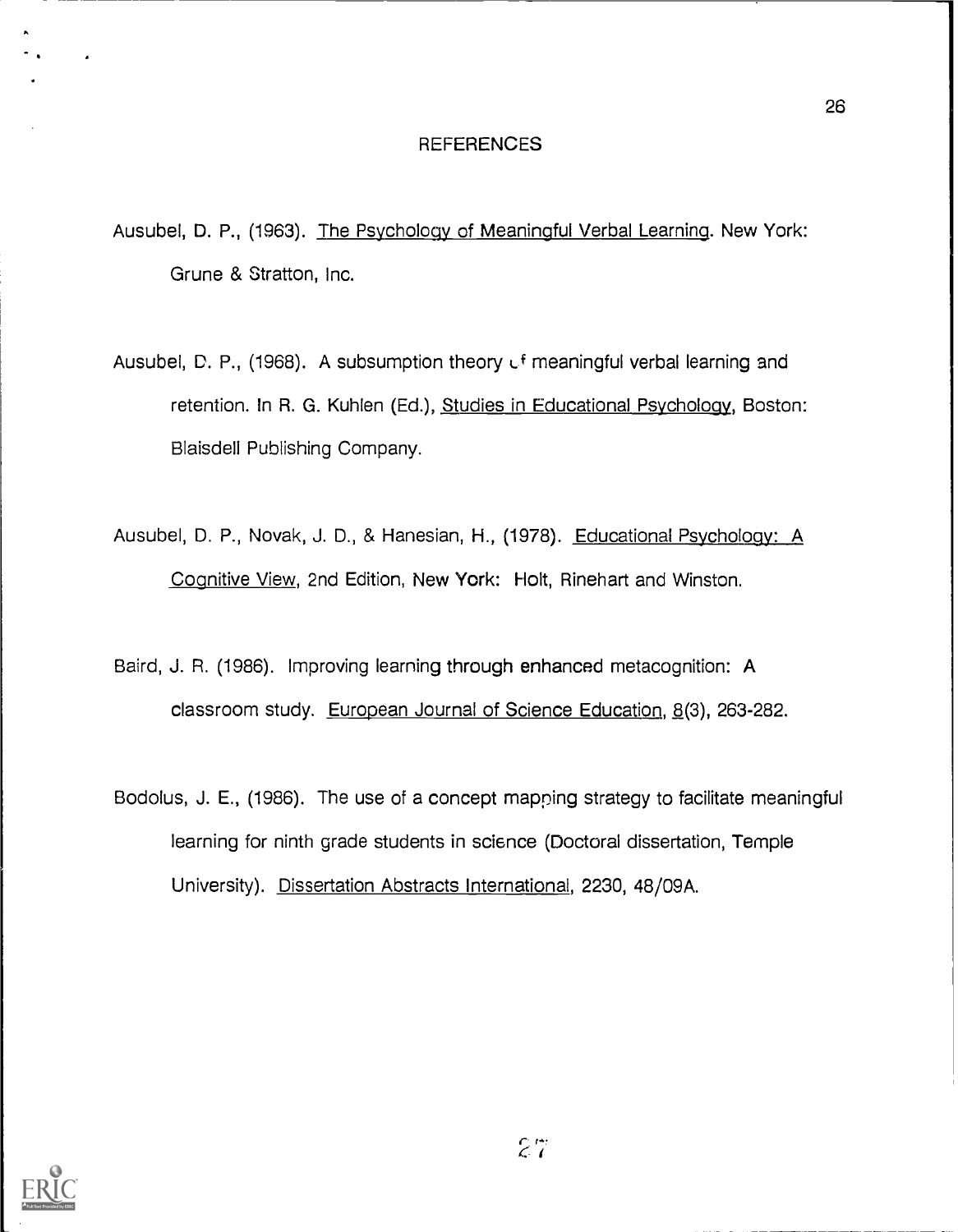- Browning, M., (1988). The effects of meiosis/genetics integration and instructional sequence on college biology student achievement in genetics. Paper presented at the Annual Meeting of the National Association for Research in Science Teaching, Lake of the Ozarks, MO. (Eric Document Reproduction Service ED 291 578).
- Cavallo, A. L., (1991). The relationship between students' meaningful learning orientation and their mental models of meiosis and genetics. Unpublished doctoral dissertation, Syracuse University.
- Cho, H., Kahle, J. B., & Nordland, F. H., (1985). An investigation of high school biology textbooks as sources of misconceptions and difficulties in genetics: Some suggestions for teaching genetics. Science Education, 69(5), 707-719.
- Cliburn, J. W., Jr., (1986). An Ausubelian approach to instruction: The use of concept maps as advance organizers in a junior college anatomy and physiology course (Doctoral dissertation, The University of Southern Mississippi). Dissertation Abstracts International, 852, 47/09A.
- Donn, S. (1989). Epistemological Issues in Science Education. Paper presented at the Annual Meeting of the National Association for Research in Science Teaching, San Francisco, California.

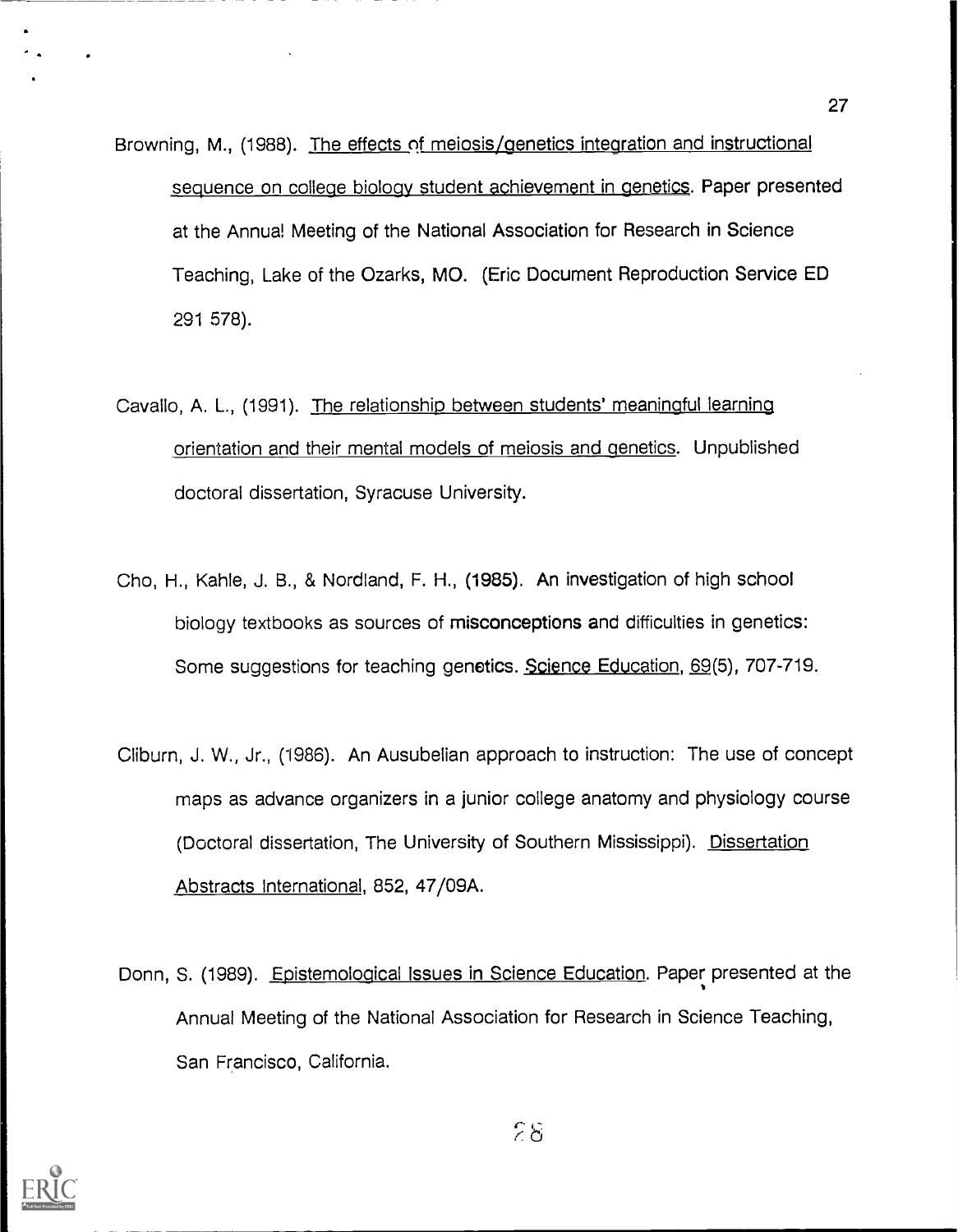- Driver, R., & Erickson, G., (1983). Theories-in-action: Some theoretical and empirical issues in the study of students' conceptual frameworks in science. Studies in Science Education, 10, 37-60.
- Edmonson, K. M., (1989). Differences and similarities between males' and females' conceptions of scientific knowledge and their orientations to learning. Paper presented at the Annual Meeting of the National Association for Research in Science Teaching, San Francisco, California.
- Entwistle, N., & Ramdsen, P., (1983). Understanding Student Learning. London: Croom Helm.
- Kinnear, J., (1983). Identification of misconceptions in genetics and the use of computer simulations in their corrections. Proc. Int. Seminar: Misconceptions in Science and Mathematics. Ithaca, NY: Cornell University.
- Kirsch, I. S., & Mosenthal, P. B., (in press). Understanding mimetic documents through "knowledge modeling". Journal of Reading Behavior.

Mosenthal, P. B., & Kirsch, I. S., (in press). More mimetic documents: Procedural schematics. Journal of Reading.

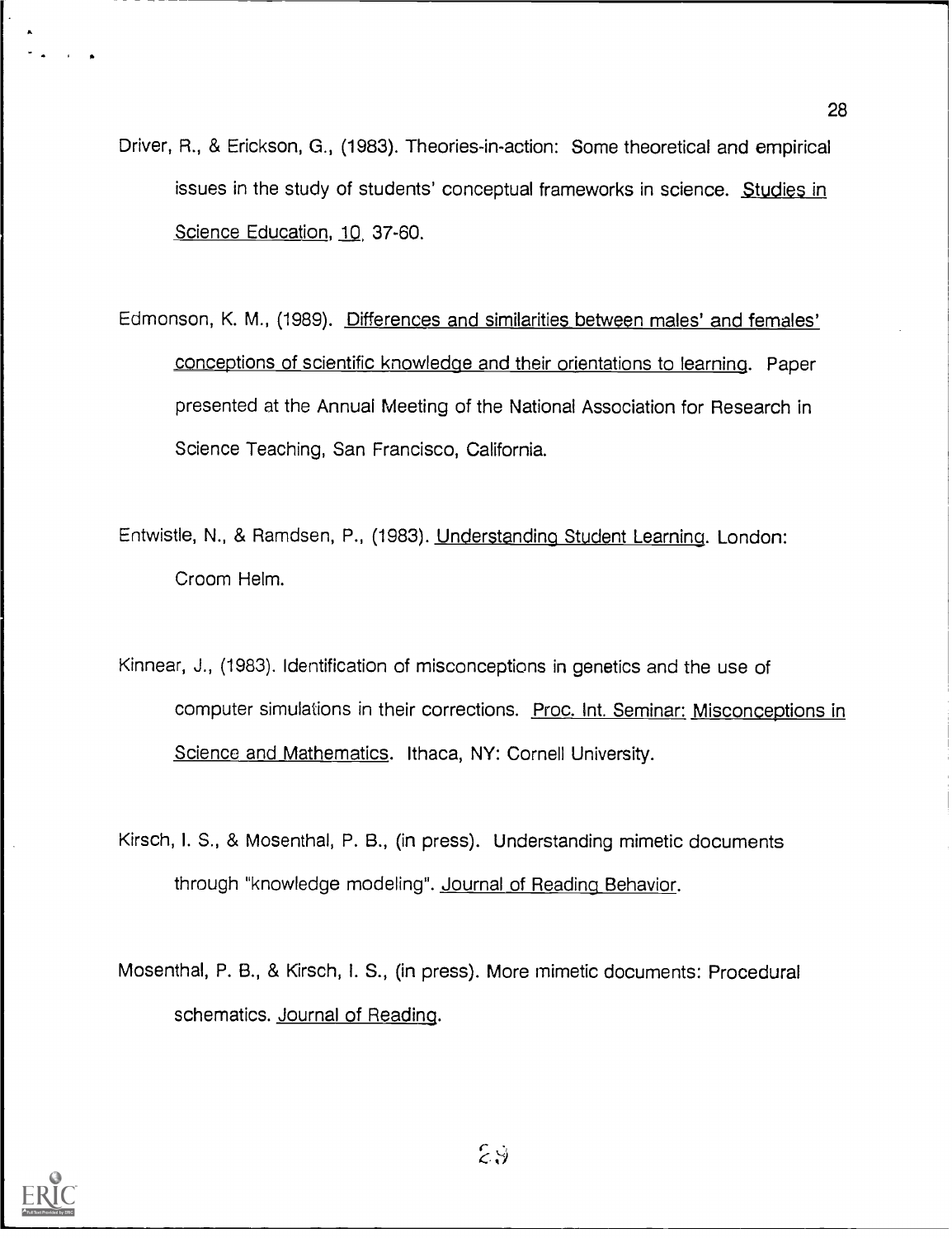- Mosenthal, J. B., & Kirsch, I. S., (1991). Mimetic documents: Process schematics. Journal of Reading, 34(5) 390-397.
- Novak, J. D., (1988). Learning science and the science of learning. Studies in Science Education, 15, 77-101.
- Novak, J. D., Kerr, P., Donn, S., & Cobern, W., (1989). Epistemological issues in science education. Symposium presented at the Annual Conference of the National Association for Research in Science Teaching, San Francisco, CA.
- Osborne, R. & Wittrock, M., (1985). The generative learning model and its implications for science education. Studies in Science Education, 12, 59-87
- Pankratius, W. J., (1987). Building an organized knowledge base: Concept mapping and achievement in secondary school physics. (Doctoral dissertation, Georgia State University). Dissertation Abstracts International, 1024, 49/03A.
- Pines, A. L. & West, L. H. T., (1986). Conceptual understanding and science learning: An interpretation of research within a sources-of-knowledge framework. Science Education, 70(5), 583-604.